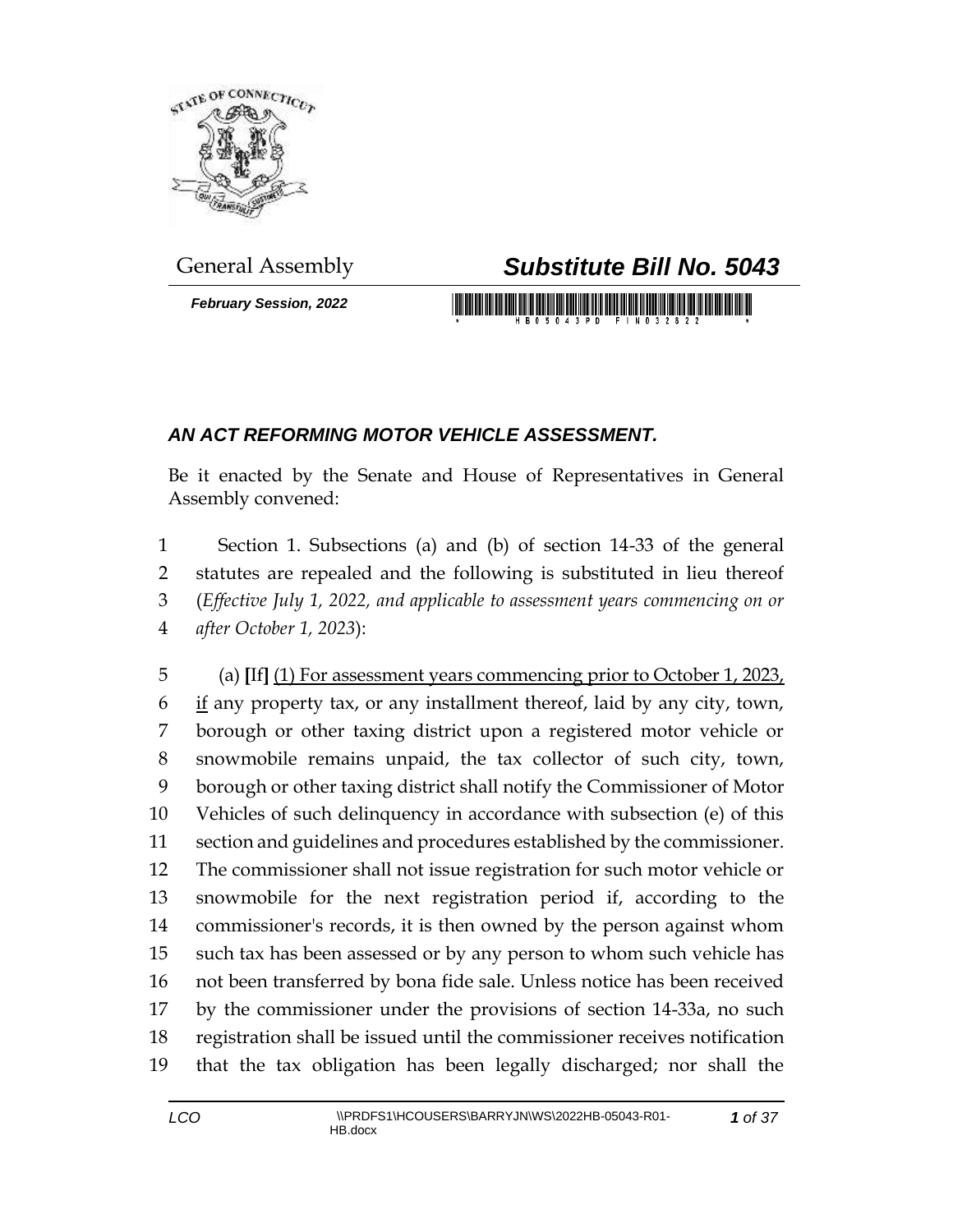commissioner register any other motor vehicle, snowmobile, all-terrain vehicle or vessel in the name of such person, except that the commissioner may continue to register other vehicles owned by a leasing or rental firm licensed pursuant to section 14-15, and may issue such registration to any private owner of three or more paratransit vehicles in direct proportion to the percentage of total tax due on such vehicles which has been paid and notice of payment on which has been received. The Commissioner of Motor Vehicles may immediately suspend or cancel all motor vehicle, snowmobile, all-terrain vehicle or 29 vessel registrations issued in the name of any person  $[(1)]$   $(A)$  who has been reported as delinquent and whose registration was renewed through an error or through the production of false evidence that the delinquent tax on any motor vehicle or snowmobile had been paid, or **[**(2)**]** (B) who has been reported by a tax collector as having paid a property tax on a motor vehicle or snowmobile with a check which was dishonored by a bank and such tax remains unpaid. Any person aggrieved by any action of the commissioner under this section may appeal therefrom in the manner provided in section 14-134. For the purposes of this subsection, "paratransit vehicle" means a motor bus, taxicab or motor vehicle in livery service operated under a certificate of convenience and necessity issued by the Department of Transportation or by a transit district and which is on call or demand or used for the transportation of passengers for hire.

 (2) For assessment years commencing on or after October 1, 2023, if 44 any property tax, or any installment thereof, laid by any city, town, 45 borough or other taxing district upon a motor vehicle remains unpaid, regardless of whether such motor vehicle is classified on the grand list 47 as a registered motor vehicle or personal property pursuant to section 48 12-41, as amended by this act, the tax collector of such city, town, borough or other taxing district shall notify the Commissioner of Motor Vehicles of such delinquency in accordance with subsection (e) of this section and guidelines and procedures established by the commissioner. The commissioner shall not issue registration for such motor vehicle for the next registration period if, according to the commissioner's records,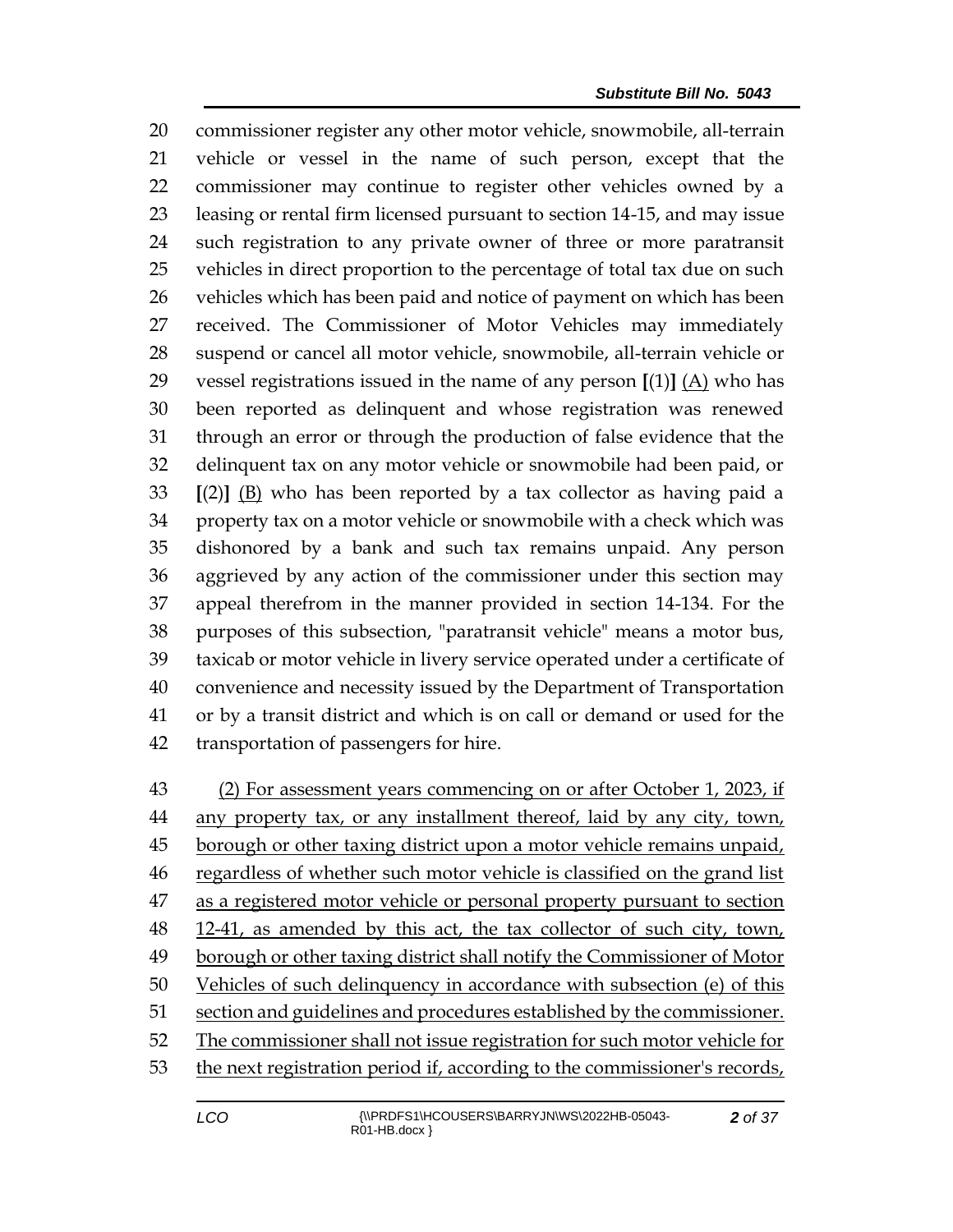it is then owned by the person against whom such tax has been assessed or by any person to whom such vehicle has not been transferred by bona fide sale. Unless notice has been received by the commissioner under the provisions of section 14-33a, no such registration shall be issued until the commissioner receives notification that the tax obligation has been legally discharged; nor shall the commissioner register any other motor vehicle, snowmobile, all-terrain vehicle or vessel in the name of such person, except that the commissioner may continue to register other vehicles owned by a leasing or rental firm licensed pursuant to section 14-15, and may issue such registration to any private owner of three or more paratransit vehicles in direct proportion to the percentage of total tax due on such vehicles which has been paid and notice of payment on which has been received. The Commissioner of Motor Vehicles may immediately suspend or cancel all motor vehicle, snowmobile, all-terrain vehicle or vessel registrations issued in the name of any person (A) who has been reported as delinquent and whose registration was renewed through an error or through the production of false evidence that the delinquent tax on any motor vehicle had been paid, or (B) who has been reported by a tax collector as having paid a 73 property tax on a motor vehicle with a check which was dishonored by a bank and such tax remains unpaid.

 (b) **[**Notwithstanding**]** (1) For assessment years commencing prior to October 1, 2023, notwithstanding the provisions of subsection (a) of this section, the Commissioner of Motor Vehicles, in consultation with the Treasurer and the Secretary of the Office of Policy and Management, may enter into an agreement with the tax collector of any city, town, borough or other taxing district whereby the commissioner shall collect any property tax or any installment thereof on a registered motor vehicle which remains unpaid from any person against whom such tax has been assessed who makes application for registration for such motor vehicle. **[**Each such**]**

 (2) For assessment years commencing on and after October 1, 2023, notwithstanding the provisions of subsection (a) of this section, the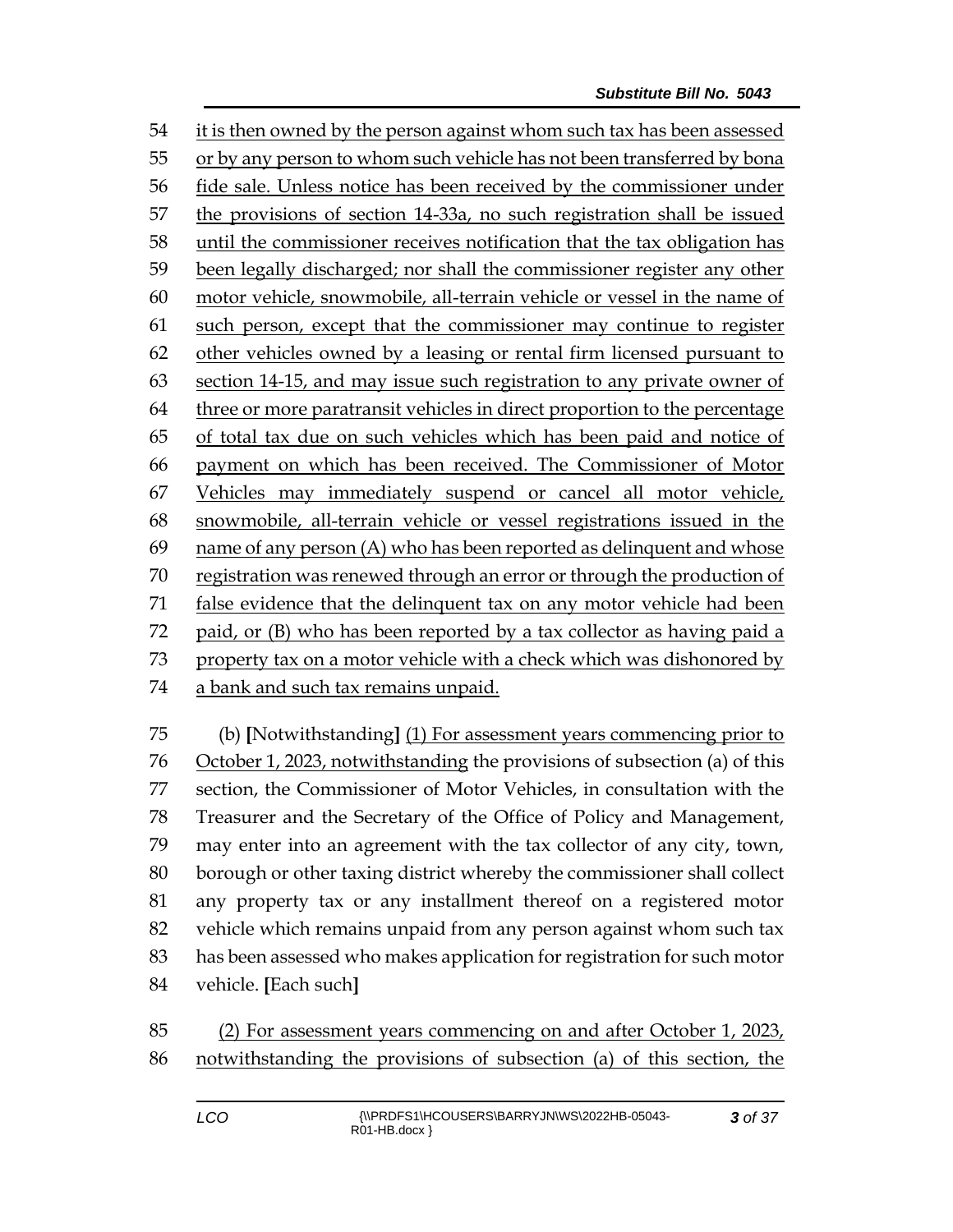Commissioner of Motor Vehicles, in consultation with the Treasurer and

88 the Secretary of the Office of Policy and Management, may enter into an

- agreement with the tax collector of any city, town, borough or other
- taxing district whereby the commissioner shall collect any property tax
- or any installment thereof on any motor vehicle which remains unpaid

from any person against whom such tax has been assessed who makes

application for registration for such motor vehicle.

 (3) Any agreement entered into pursuant to subdivision (1) or (2) of this subsection shall include a procedure for the remission of taxes collected to the city, town, borough or other taxing district, on a regular basis, and may provide that a fee be paid by the city, town, borough or other taxing district to the commissioner to cover any costs associated with the administration of the agreement. In the event an agreement is in effect, the commissioner shall immediately issue a registration for a motor vehicle owned by a person against whom such tax has been assessed upon receipt of payment of such tax and a service fee of two dollars, in addition to the fee prescribed for the renewal of the registration.

 Sec. 2. Section 14-163 of the general statutes is repealed and the following is substituted in lieu thereof (*Effective July 1, 2022, and applicable to assessment years commencing on or after October 1, 2023*):

 (a) **[**The**]** (1) For assessment years commencing prior to October 1, 2023, the commissioner shall compile information concerning motor vehicles and snowmobiles subject to property taxation pursuant to section 12-71, as amended by this act, using the records of the Department of Motor Vehicles and information reported by owners of motor vehicles and snowmobiles. In addition to any other information the owner of a motor vehicle or snowmobile is required to file with the commissioner by law, such owner shall provide the commissioner with the name of the town in which such owner's motor vehicle or snowmobile is to be set in the list for property tax purposes, pursuant to section 12-71, as amended by this act. On or before December 1, 2004, and annually thereafter until and including December 1, 2022, the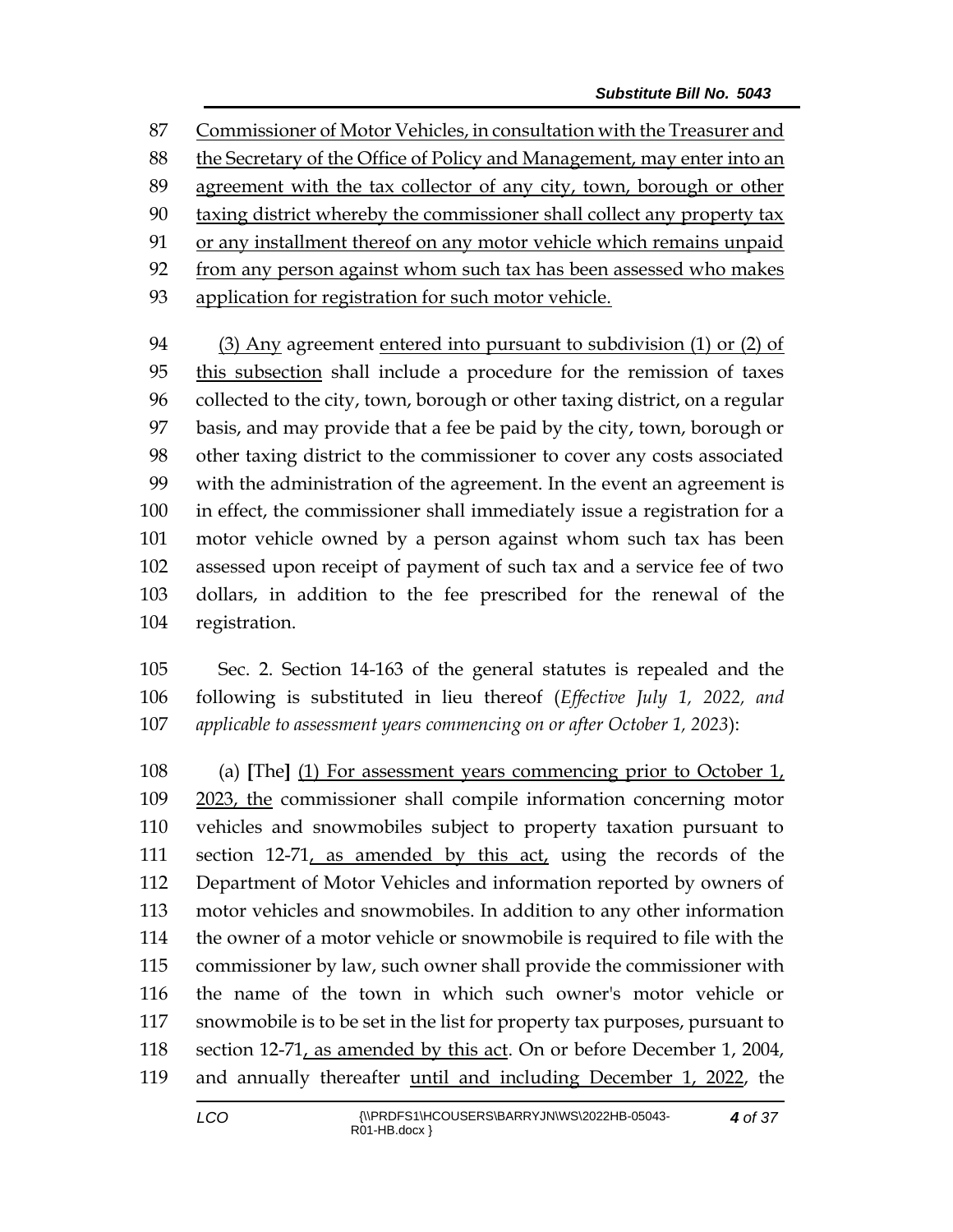commissioner shall provide to each assessor in this state a list identifying motor vehicles and snowmobiles that are subject to property taxation in each such assessor's town. Said list shall include the names and addresses of the owners of such motor vehicles and snowmobiles, and the vehicle identification numbers for all such vehicles for which such numbers are available. (2) For assessment years commencing on or after October 1, 2023, the commissioner shall compile information concerning motor vehicles subject to property taxation pursuant to section 12-71, as amended by this act, using the records of the Department of Motor Vehicles and information reported by owners of motor vehicles. In addition to any other information the owner of a motor vehicle is required to file with the commissioner by law, such owner shall provide the commissioner with the name of the town in which such owner's motor vehicle is to be set in the list for property tax purposes, pursuant to section 12-71, as amended by this act. On or before November 1, 2023, and annually thereafter, the commissioner shall provide to each assessor in this state a list identifying motor vehicles that are subject to property taxation in each such assessor's town. Such list shall include the names and addresses of the owners of such motor vehicles and the vehicle

 identification numbers and manufacturer's suggested retail price for all such vehicles for which such information is available.

 (b) (1) On or before October 1, 2004, and annually thereafter until and including October 1, 2023, the commissioner shall provide to each assessor in this state a list identifying motor vehicles and snowmobiles in each such assessor's town that were registered subsequent to the first day of October of the assessment year immediately preceding, but prior to the first day of August in such assessment year, and that are subject to property taxation on a supplemental list pursuant to section 12-71b, as amended by this act. In addition to the information for each such vehicle and snowmobile specified under subdivision (1) of subsection (a) of this section that is available to the commissioner, the list provided under this subsection shall include a code related to the date of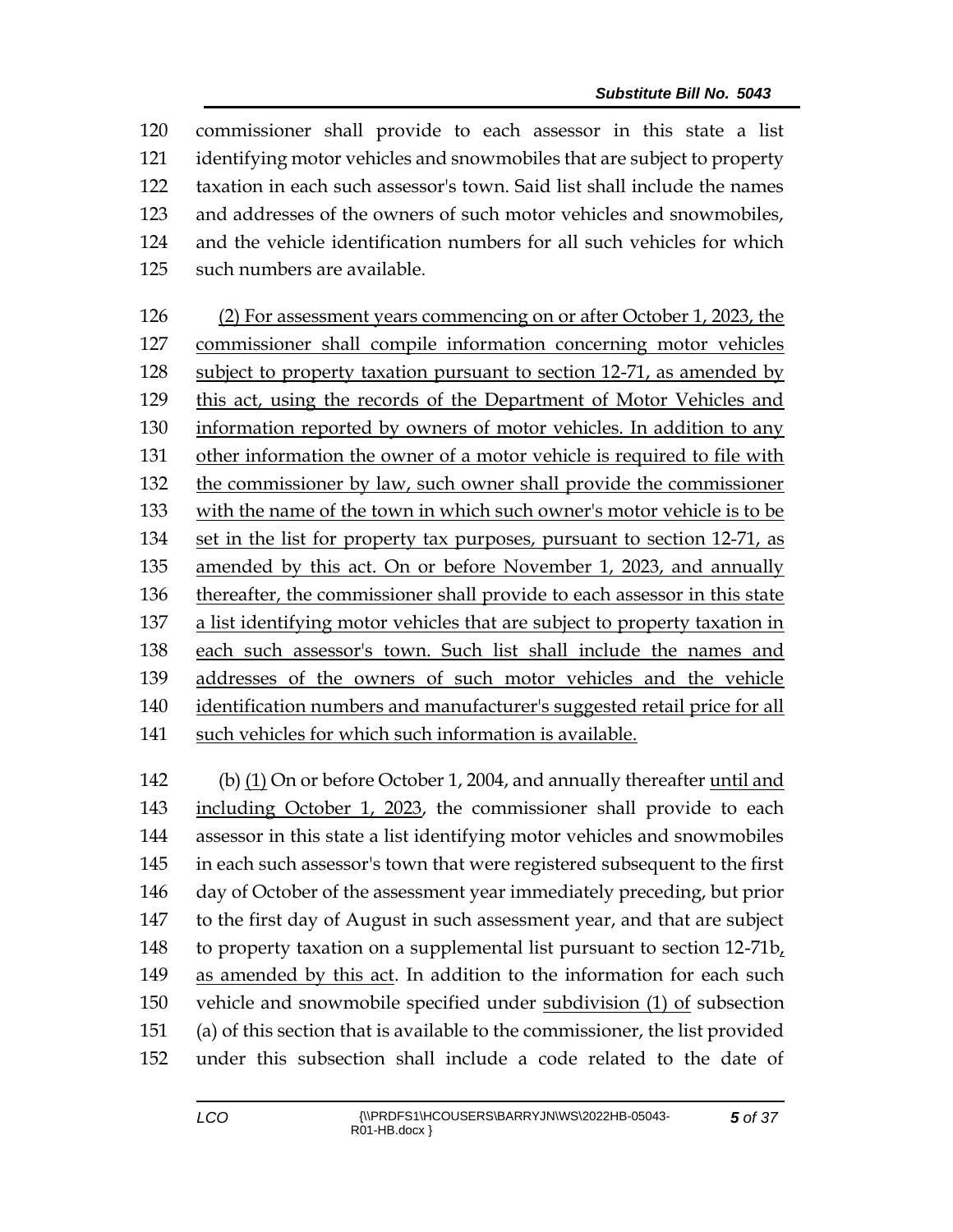registration of each such vehicle or snowmobile.

 (2) Not later than November 15, 2023, and monthly thereafter, the commissioner shall provide to each assessor in this state a list identifying motor vehicles in each such assessor's town that were 157 registered during the immediately preceding month and that are subject 158 to property taxation on a supplemental list pursuant to section 12-71b, as amended by this act, except that no such supplemental list shall be provided during the months of September and October. In addition to the information for such vehicle specified under subdivision (2) of subsection (a) of this section that is available to the commissioner, the list provided under this subsection shall include a code related to the date of registration of each such vehicle.

 (c) No assessor or tax collector shall disclose any information contained in any list provided by the commissioner pursuant to subsections (a) and (b) of this section if the commissioner is not required to provide such information or if such information is protected from disclosure under state or federal law.

 Sec. 3. Section 12-71d of the general statutes is repealed and the following is substituted in lieu thereof (*Effective July 1, 2022, and applicable to assessment years commencing on or after October 1, 2023*):

 **[**On**]** (a) Prior to and including October 1, 2022, on or before the first day of October each year, the Secretary of the Office of Policy and Management shall recommend a schedule of motor vehicle values which shall be used by assessors in each municipality in determining the assessed value of motor vehicles for purposes of property taxation. For every vehicle not listed in the schedule the determination of the assessed value of any motor vehicle for purposes of the property tax assessment list in any municipality shall continue to be the responsibility of the assessor in such municipality, provided the legislative body of the municipality may, by resolution, approve any change in the assessor's method of valuing motor vehicles. Any appeal from the findings of assessors concerning motor vehicle values shall be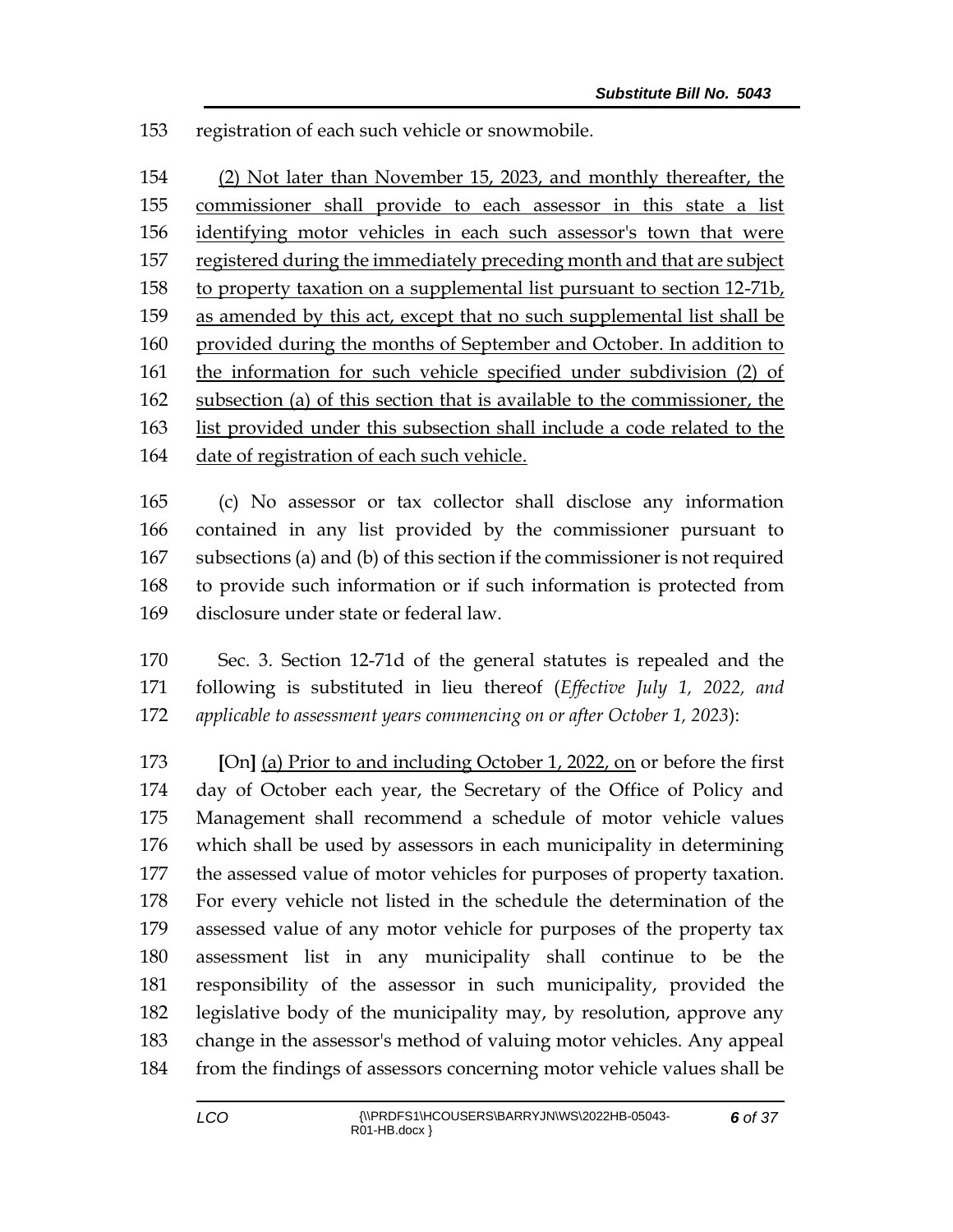made in accordance with provisions related to such appeals under this chapter. Such schedule of values shall include, to the extent that information for such purpose is available, the value for assessment 188 purposes of any motor vehicle currently in use. The value for each motor vehicle as listed shall represent one hundred per cent of the average retail price applicable to such motor vehicle in this state as of the first day of October in such year as determined by said secretary in cooperation with the Connecticut Association of Assessing Officers.

 (b) Not later than October 1, 2023, and annually thereafter, the Secretary of the Office of Policy and Management shall, in consultation 195 with the Connecticut Association of Assessing Officers, recommend a schedule of motor vehicle plate classes, which shall be used by assessors in each municipality in determining the classification of motor vehicles for purposes of property taxation. The value for each motor vehicle shall be determined by the schedule of depreciation described in subdivision (7) of subsection (b) of section 12-63, as amended by this act. The determination of the assessed value of any vehicle for which a manufacturer's suggested retail price cannot be obtained for purposes of the property tax assessment list in any municipality shall be the responsibility of the assessor in such municipality, in consultation with 205 the Connecticut Association of Assessing Officers. Any appeal from the findings of assessors concerning motor vehicle values shall be made in accordance with provisions related to such appeals under this chapter.

 Sec. 4. Section 12-63 of the general statutes is repealed and the following is substituted in lieu thereof (*Effective July 1, 2022*):

 (a) The present true and actual value of land classified as farm land pursuant to section 12-107c, as forest land pursuant to section 12-107d, as open space land pursuant to section 12-107e, or as maritime heritage land pursuant to section 12-107g shall be based upon its current use without regard to neighborhood land use of a more intensive nature, provided in no event shall the present true and actual value of open space land be less than it would be if such open space land comprised a part of a tract or tracts of land classified as farm land pursuant to section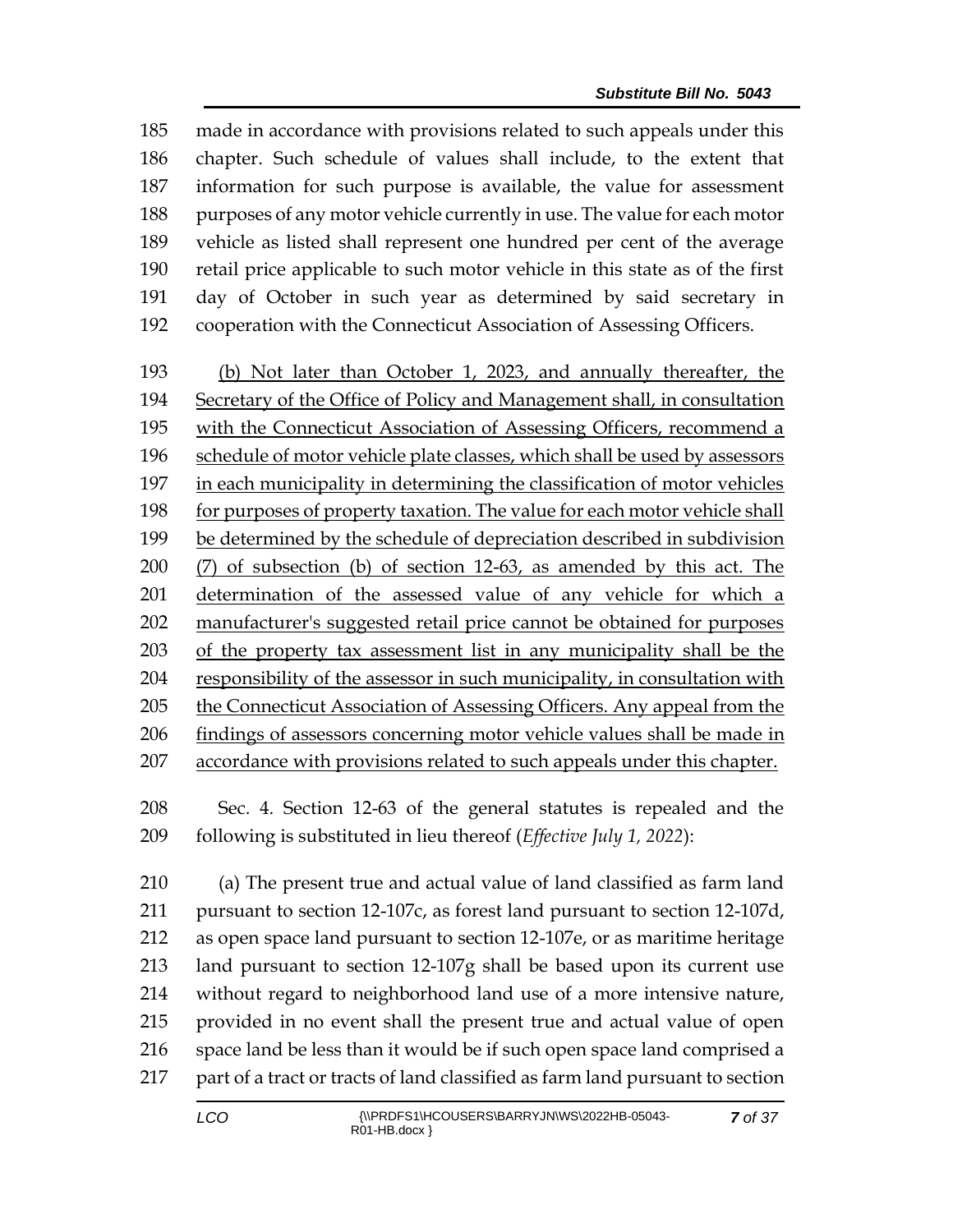12-107c. The present true and actual value of all other property shall be deemed by all assessors and boards of assessment appeals to be the fair market value thereof and not its value at a forced or auction sale.

 (b) (1) For the purposes of this subsection, (A) "electronic data processing equipment" means computers, printers, peripheral computer equipment, bundled software and any computer-based equipment acting as a computer, as defined in Section 168 of the Internal Revenue Code of 1986, or any subsequent corresponding internal revenue code of the United States, as from time to time amended; (B) "leased personal property" means tangible personal property which is the subject of a 228 written or oral lease or loan on the assessment date, or any such property which has been so leased or loaned by the then current owner 230 of such property for three or more of the twelve months preceding such assessment date; and (C) "original selling price" means the price at which tangible personal property is most frequently sold in the year that it was manufactured.

 (2) Any municipality may, by ordinance, adopt the provisions of this subsection to be applicable for the assessment year commencing October first of the assessment year in which a revaluation of all real property required pursuant to section 12-62 is performed in such municipality, and for each assessment year thereafter. If so adopted, the present true and actual value of tangible personal property, other than motor vehicles, shall be determined in accordance with the provisions of this subsection. If such property is purchased, its true and actual value shall be established in relation to the cost of its acquisition, including transportation and installation, and shall reflect depreciation in accordance with the schedules set forth in subdivisions (3) to (6), inclusive, of this subsection. If such property is developed and produced by the owner of such property for a purpose other than wholesale or retail sale or lease, its true and actual value shall be established in 248 relation to its cost of development, production and installation and shall reflect depreciation in accordance with the schedules provided in subdivisions (3) to (6), inclusive, of this subsection. The provisions of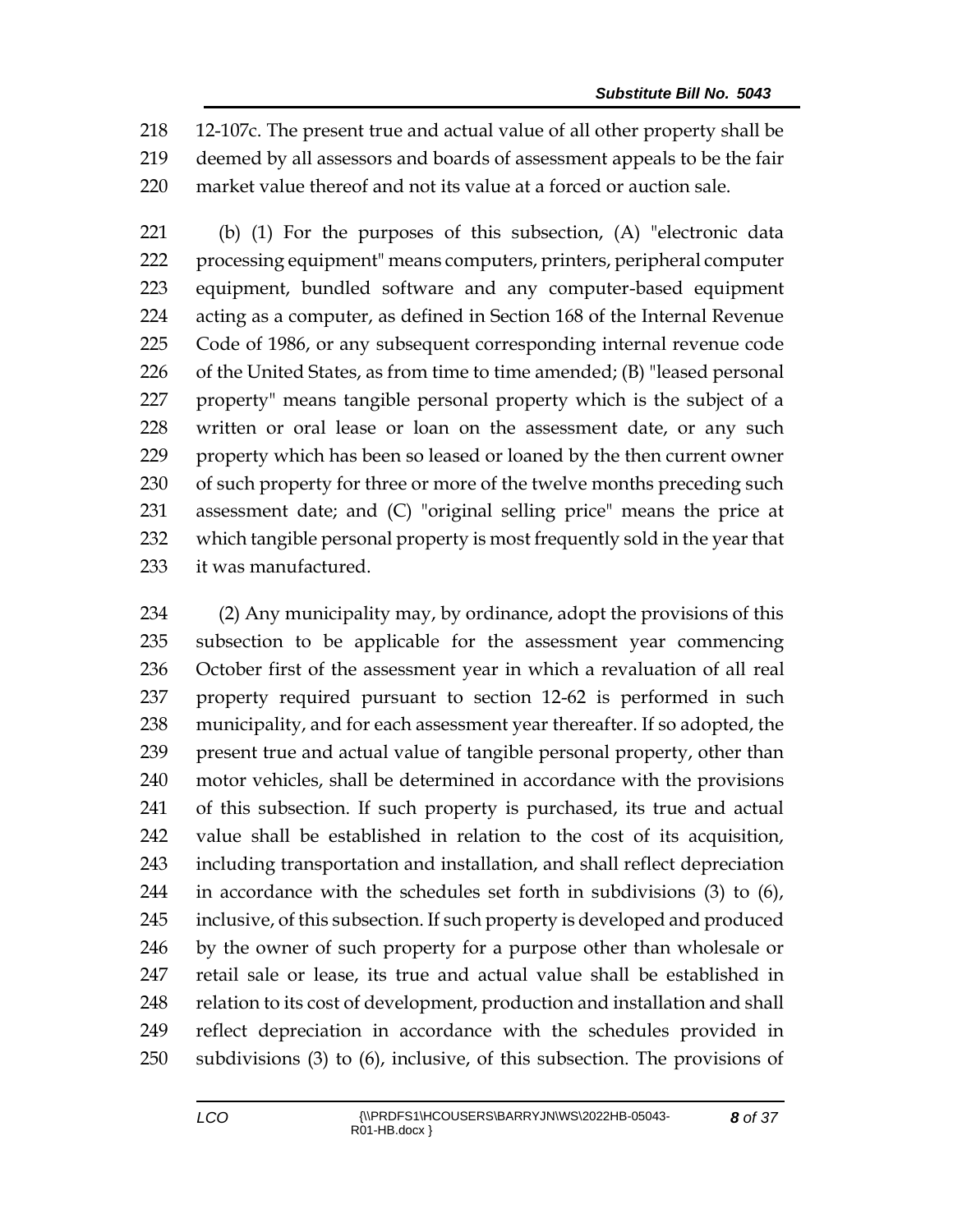251 this subsection shall not apply to property owned by a public service 252 company, as defined in section 16-1.

253 (3) The following schedule of depreciation shall be applicable with 254 respect to electronic data processing equipment:

 (A) Group I: Computer and peripheral hardware, including, but not limited to, personal computers, workstations, terminals, storage devices, printers, scanners, computer peripherals and networking equipment:

| <b>T1</b>      |                              | Depreciated Value |
|----------------|------------------------------|-------------------|
| T <sub>2</sub> |                              | As Percentage     |
| T <sub>3</sub> | <b>Assessment Year</b>       | Of Acquisition    |
| T <sub>4</sub> | <b>Following Acquisition</b> | Cost Basis        |
| T <sub>5</sub> | First year                   | Seventy per cent  |
| T <sub>6</sub> | Second year                  | Forty per cent    |
| T7             | Third year                   | Twenty per cent   |
| T <sub>8</sub> | Fourth year and thereafter   | Ten per cent      |

259 (B) Group II: Other hardware, including, but not limited to, mini-260 frame and main-frame systems with an acquisition cost of more than 261 twenty-five thousand dollars:

|                              | Depreciated Value |
|------------------------------|-------------------|
|                              | As Percentage     |
| <b>Assessment Year</b>       | Of Acquisition    |
| <b>Following Acquisition</b> | Cost Basis        |
| First year                   | Ninety per cent   |
| Second year                  | Sixty per cent    |
| Third year                   | Forty per cent    |
| Fourth year                  | Twenty per cent   |
| Fifth year and thereafter    | Ten per cent      |
|                              |                   |

262 (4) The following schedule of depreciation shall be applicable with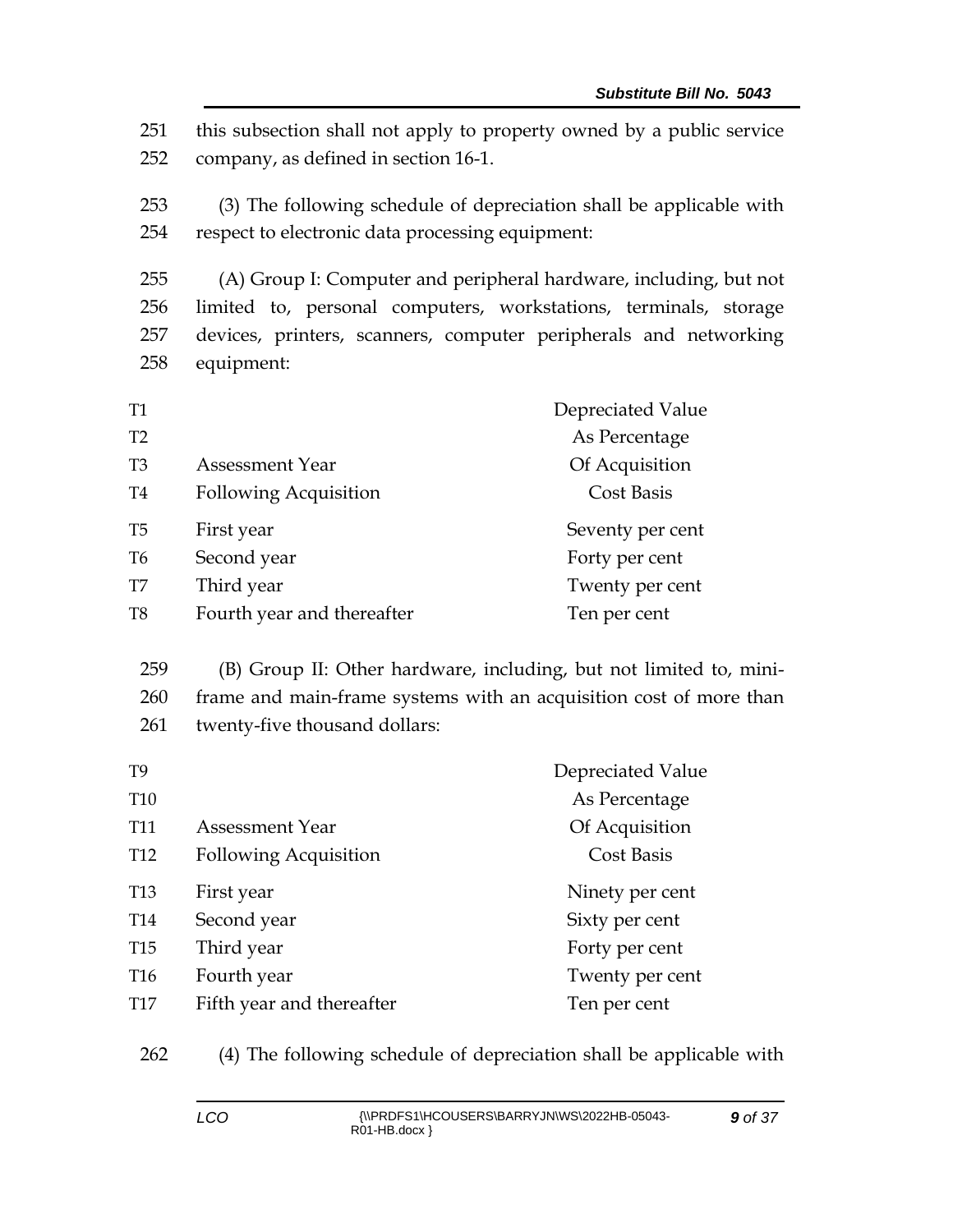| 263<br>264<br>265<br>266 | to be technologically advanced:                                                                                                              | respect to copiers, facsimile machines, medical testing equipment, and<br>any similar type of equipment that is not specifically defined as<br>electronic data processing equipment, but is considered by the assessor |
|--------------------------|----------------------------------------------------------------------------------------------------------------------------------------------|------------------------------------------------------------------------------------------------------------------------------------------------------------------------------------------------------------------------|
| <b>T18</b>               |                                                                                                                                              | Depreciated Value                                                                                                                                                                                                      |
| T19                      |                                                                                                                                              | As Percentage                                                                                                                                                                                                          |
| <b>T20</b>               | <b>Assessment Year</b>                                                                                                                       | Of Acquisition                                                                                                                                                                                                         |
| T <sub>21</sub>          | <b>Following Acquisition</b>                                                                                                                 | <b>Cost Basis</b>                                                                                                                                                                                                      |
| T <sub>22</sub>          | First year                                                                                                                                   | Ninety-five per cent                                                                                                                                                                                                   |
| T <sub>23</sub>          | Second year                                                                                                                                  | Eighty per cent                                                                                                                                                                                                        |
| <b>T24</b>               | Third year                                                                                                                                   | Sixty per cent                                                                                                                                                                                                         |
| T <sub>25</sub>          | Fourth year                                                                                                                                  | Forty per cent                                                                                                                                                                                                         |
| T <sub>26</sub>          | Fifth year and thereafter                                                                                                                    | Twenty per cent                                                                                                                                                                                                        |
| 267<br>268               | (5) The following schedule of depreciation shall be applicable with<br>respect to machinery and equipment used in the manufacturing process: |                                                                                                                                                                                                                        |
| T27                      |                                                                                                                                              | Depreciated Value                                                                                                                                                                                                      |
| <b>T28</b>               |                                                                                                                                              | As Percentage                                                                                                                                                                                                          |
| T <sub>29</sub>          | <b>Assessment Year</b>                                                                                                                       | Of Acquisition                                                                                                                                                                                                         |
| <b>T30</b>               | <b>Following Acquisition</b>                                                                                                                 | <b>Cost Basis</b>                                                                                                                                                                                                      |
| <b>T31</b>               | First year                                                                                                                                   | Ninety per cent                                                                                                                                                                                                        |
| T32                      | Second year                                                                                                                                  | Eighty per cent                                                                                                                                                                                                        |
| <b>T33</b>               | Third year                                                                                                                                   | Seventy per cent                                                                                                                                                                                                       |
| T34                      | Fourth year                                                                                                                                  | Sixty per cent                                                                                                                                                                                                         |
| <b>T35</b>               | Fifth year                                                                                                                                   | Fifty per cent                                                                                                                                                                                                         |
| T <sub>36</sub>          | Sixth year                                                                                                                                   | Forty per cent                                                                                                                                                                                                         |
| <b>T37</b>               | Seventh year                                                                                                                                 | Thirty per cent                                                                                                                                                                                                        |
| <b>T38</b>               | Eighth year and thereafter                                                                                                                   | Twenty per cent                                                                                                                                                                                                        |

269 (6) The following schedule of depreciation shall be applicable with 270 respect to all tangible personal property other than that described in 271 subdivisions (3) to (5), inclusive, and subdivision (7) of this subsection: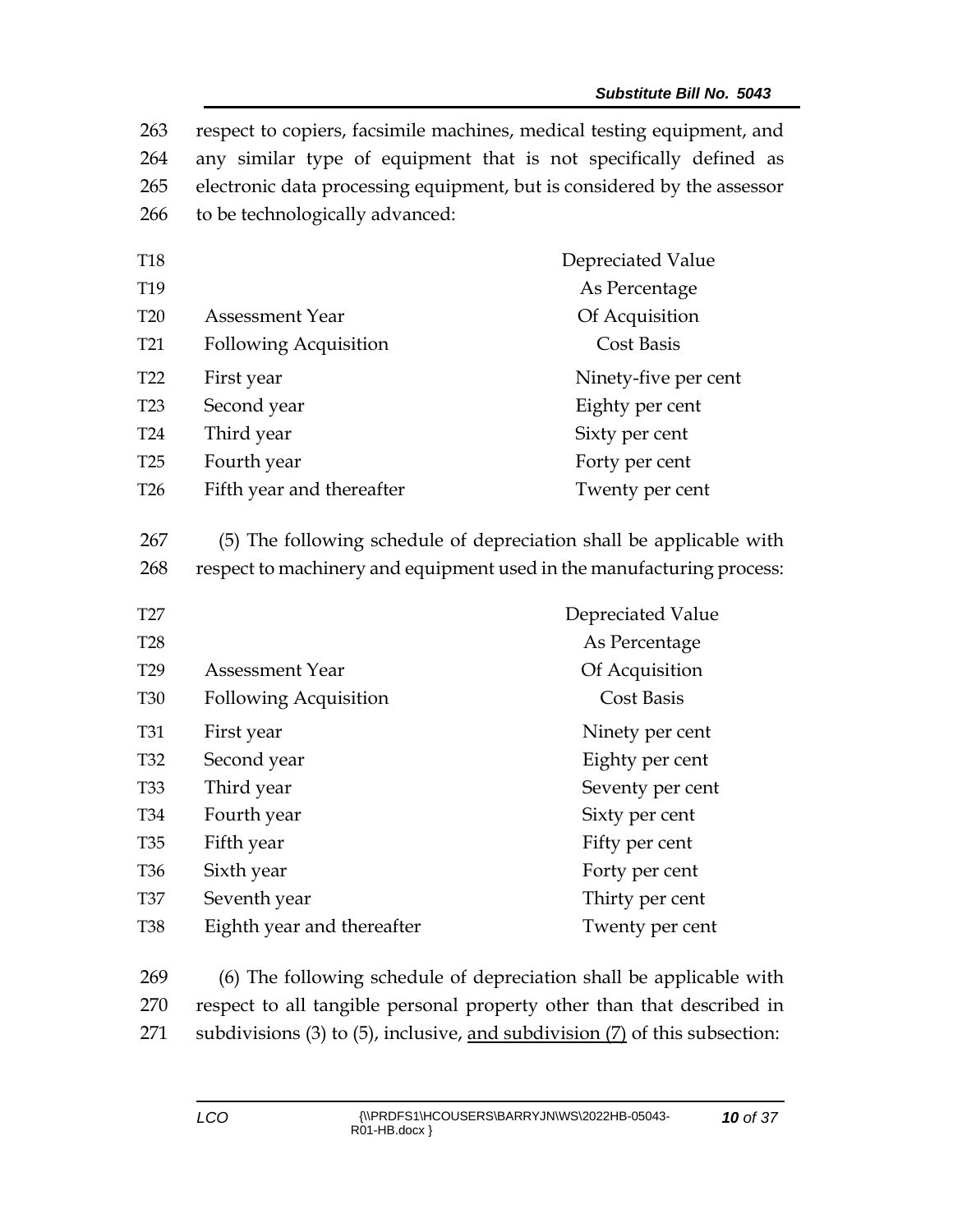| T39             |                                        | Depreciated Value                                                      |
|-----------------|----------------------------------------|------------------------------------------------------------------------|
| T40             |                                        | As Percentage                                                          |
| T41             | <b>Assessment Year</b>                 | Of Acquisition                                                         |
| T42             | <b>Following Acquisition</b>           | <b>Cost Basis</b>                                                      |
| T43             | First year                             | Ninety-five per cent                                                   |
| T44             | Second year                            | Ninety per cent                                                        |
| T45             | Third year                             | Eighty per cent                                                        |
| T46             | Fourth year                            | Seventy per cent                                                       |
| <b>T47</b>      | Fifth year                             | Sixty per cent                                                         |
| T48             | Sixth year                             | Fifty per cent                                                         |
| T49             | Seventh year                           | Forty per cent                                                         |
| <b>T50</b>      | Eighth year and thereafter             | Thirty per cent                                                        |
| 272             |                                        | (7) For assessment years commencing on or after October 1, 2023, the   |
| 273             |                                        | following schedule of depreciation shall be applicable with respect to |
| 274             |                                        | motor vehicles based on the manufacturer's suggested retail price of   |
| 275             |                                        | such motor vehicles, provided no motor vehicle shall be valued at an   |
| 276             | amount less than two thousand dollars: |                                                                        |
| <b>T51</b>      |                                        | Percentage of                                                          |
| T <sub>52</sub> |                                        | <b>Manufacturer's Suggested</b>                                        |
| <b>T53</b>      | Age of Vehicle                         | <b>Retail Price</b>                                                    |
| T <sub>54</sub> | Up to year one                         | Eighty per cent                                                        |
| <b>T55</b>      | Year two                               | Seventy-five per cent                                                  |
| T <sub>56</sub> | <u>Year three</u>                      | Seventy per cent                                                       |
| <b>T57</b>      | Year four                              | <u>Sixty-five per cent</u>                                             |
| <b>T58</b>      | Year five                              | <b>Sixty per cent</b>                                                  |
| T <sub>59</sub> | <u>Year six</u>                        | Fifty-five per cent                                                    |
| <b>T60</b>      | Year seven                             | Fifty per cent                                                         |
| T61             | <u>Year eight</u>                      | Forty-five per cent                                                    |
| T62             | <u>Year nine</u>                       | Forty per cent                                                         |
| T63             | Year ten                               | Thirty-five per cent                                                   |
| T64             | Year eleven                            | Thirty per cent                                                        |
| T65             | Year twelve                            | Twenty-five per cent                                                   |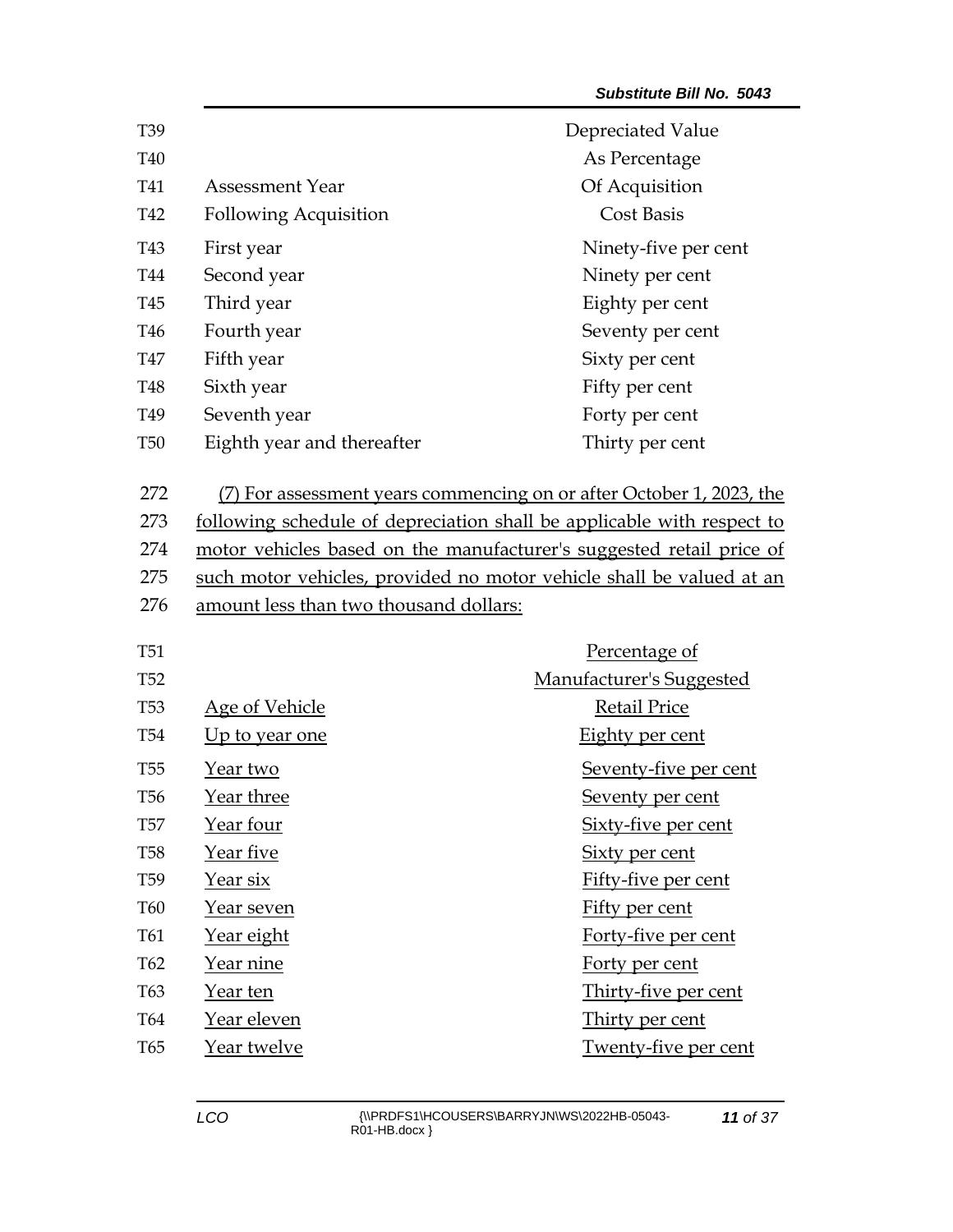| T66             | Year thirteen             | Twenty per cent   |
|-----------------|---------------------------|-------------------|
| T <sub>67</sub> | Year fourteen             | Fifteen per cent  |
| T68             | Years fifteen to nineteen | Ten per cent      |
| T <sub>69</sub> | Years twenty and beyond   | Not less than two |
| T70             |                           | thousand dollars  |

 **[**(7)**]** (8) The present true and actual value of leased personal property other than motor vehicles shall be determined in accordance with the provisions of this subdivision. Such value for any assessment year shall be established in relation to the original selling price for self- manufactured property or acquisition cost for acquired property and shall reflect depreciation in accordance with the schedules provided in subdivisions (3) to (6), inclusive, of this subsection. If the assessor is unable to determine the original selling price of leased personal property, the present true and actual value thereof shall be its current selling price.

 **[**(8)**]** (9) With respect to any personal property which is prohibited by law from being sold, the present true and actual value of such property shall be established with respect to such property's original manufactured cost increased by a ratio the numerator of which is the total proceeds from the manufacturer's salable equipment sold and the denominator of which is the total cost of the manufacturer's salable equipment sold. Such value shall then be depreciated in accordance with the appropriate schedule in this subsection.

 **[**(9)**]** (10) The schedules of depreciation set forth in subdivisions (3) to (6), inclusive, of this subsection shall not be used with respect to videotapes, horses or other taxable livestock or electric cogenerating equipment.

 **[**(10)**]** (11) If the assessor determines that the value of any item of 300 personal property, other than a motor vehicle, produced by the application of the schedules set forth in this subsection does not accurately reflect the present true and actual value of such item, the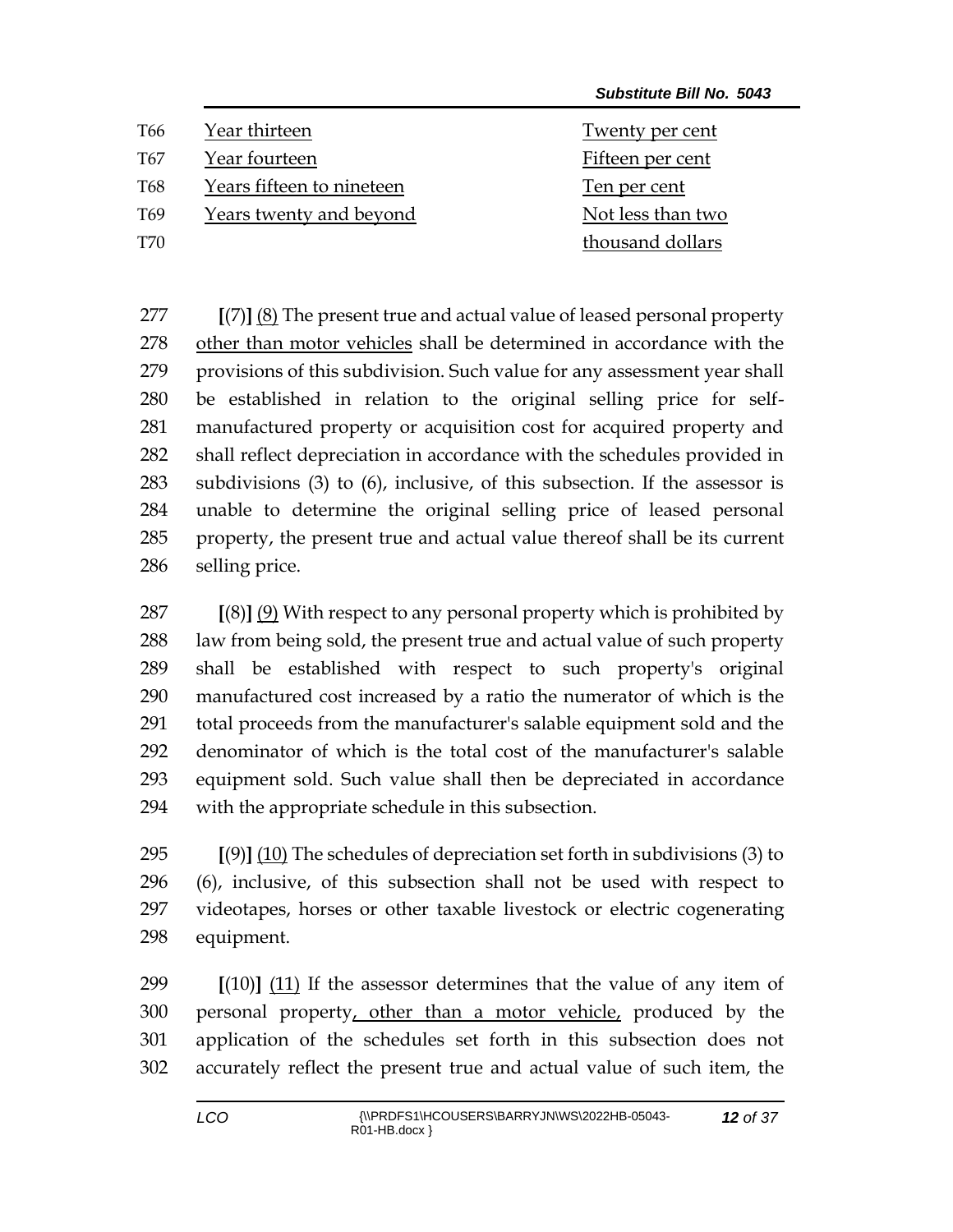assessor shall adjust such value to reflect the present true and actual value of such item.

 **[**(11)**]** (12) Nothing in this subsection shall prevent any taxpayer from appealing any assessment made pursuant to this subsection if such assessment does not accurately reflect the present true and actual value of any item of such taxpayer's personal property.

- Sec. 5. Section 12-41 of the general statutes is repealed and the following is substituted in lieu thereof (*Effective July 1, 2022, and applicable to assessment years commencing on or after October 1, 2023*):
- (a) "Municipality", whenever used in this section, includes each town, consolidated town and city, and consolidated town and borough.

 (b) **[**No**]** (1) For assessment years commencing prior to October 1, 2023, no person required by law to file an annual declaration of personal property shall include in such declaration motor vehicles that are registered in the office of the state Commissioner of Motor Vehicles. With respect to any vehicle subject to taxation in a town other than the town in which such vehicle is registered, pursuant to section 12-71, as amended by this act, information concerning such vehicle may be included in a declaration filed pursuant to this section or section 12-43, 322 as amended by this act, or on a report filed pursuant to section 12-57a.

 (2) For assessment years commencing on or after October 1, 2023, any person required to file an annual declaration of tangible personal property shall include in such declaration the motor vehicle listing, pursuant to subdivision (2) of subsection (f) of section 12-71, as amended by this act, of any motor vehicle owned by such person. If, after the annual deadline for filing a declaration, a motor vehicle is deemed personal property by the assessor, such motor vehicle shall be added to the declaration of the owner of such vehicle or included on a new declaration if no declaration was submitted in the prior year. The value of the motor vehicle shall be determined pursuant to section 12-63, as amended by this act. If applicable, the value of the motor vehicle for the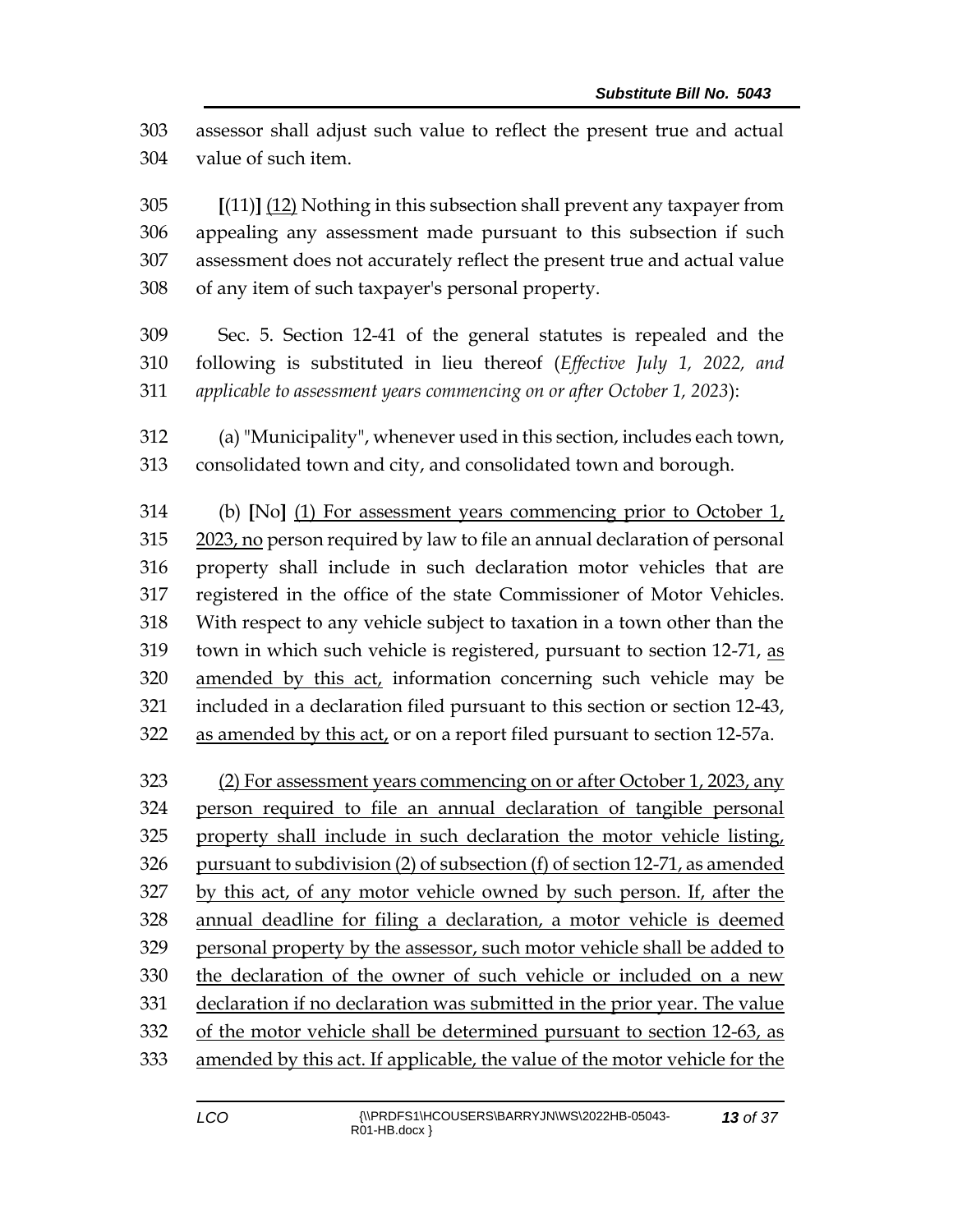current assessment year shall be prorated pursuant to section 12-71b, as amended by this act, and shall not be considered omitted property, as defined in section 12-53, as amended by this act, or subject to a penalty pursuant to subsection (e) of this section.

 (c) The annual declaration of the tangible personal property owned by such person on the assessment date, shall include, but is not limited to, the following property: Machinery used in mills and factories, cables, wires, poles, underground mains, conduits, pipes and other fixtures of water, gas, electric and heating companies, leasehold improvements classified as other than real property and furniture and fixtures of stores, offices, hotels, restaurants, taverns, halls, factories and manufacturers. Tangible personal property does not include a sign placed on a property 346 indicating that the property is for sale or lease. On and after October  $1<sub>t</sub>$  2023, tangible personal property shall include motor vehicles listed on the schedule of motor vehicle plate classes recommended pursuant to section 12-71d, as amended by this act. Commercial or financial information in any declaration filed under this section, except for commercial or financial information which concerns motor vehicles, shall not be open for public inspection but may be disclosed to municipal officers for tax collection purposes.

 (d) For assessment years commencing on or after October 1, 2023, the Office of Policy and Management shall, in consultation with the Connecticut Association of Assessing Officers, prescribe a form for the annual declaration of personal property.

 **[**(d)**]** (e) Any person required by law to file an annual declaration of personal property may sign and file such declaration electronically, **[**on a form provided by the assessor of a municipality,**]** provided **[**such**]** the municipality in which such declaration is to be filed (1) has the technological ability to accept electronic signatures, and (2) agrees to accept electronic signatures for annual declarations of personal property.

**[**(e)**]** (f) (1) Any person who fails to file a declaration of personal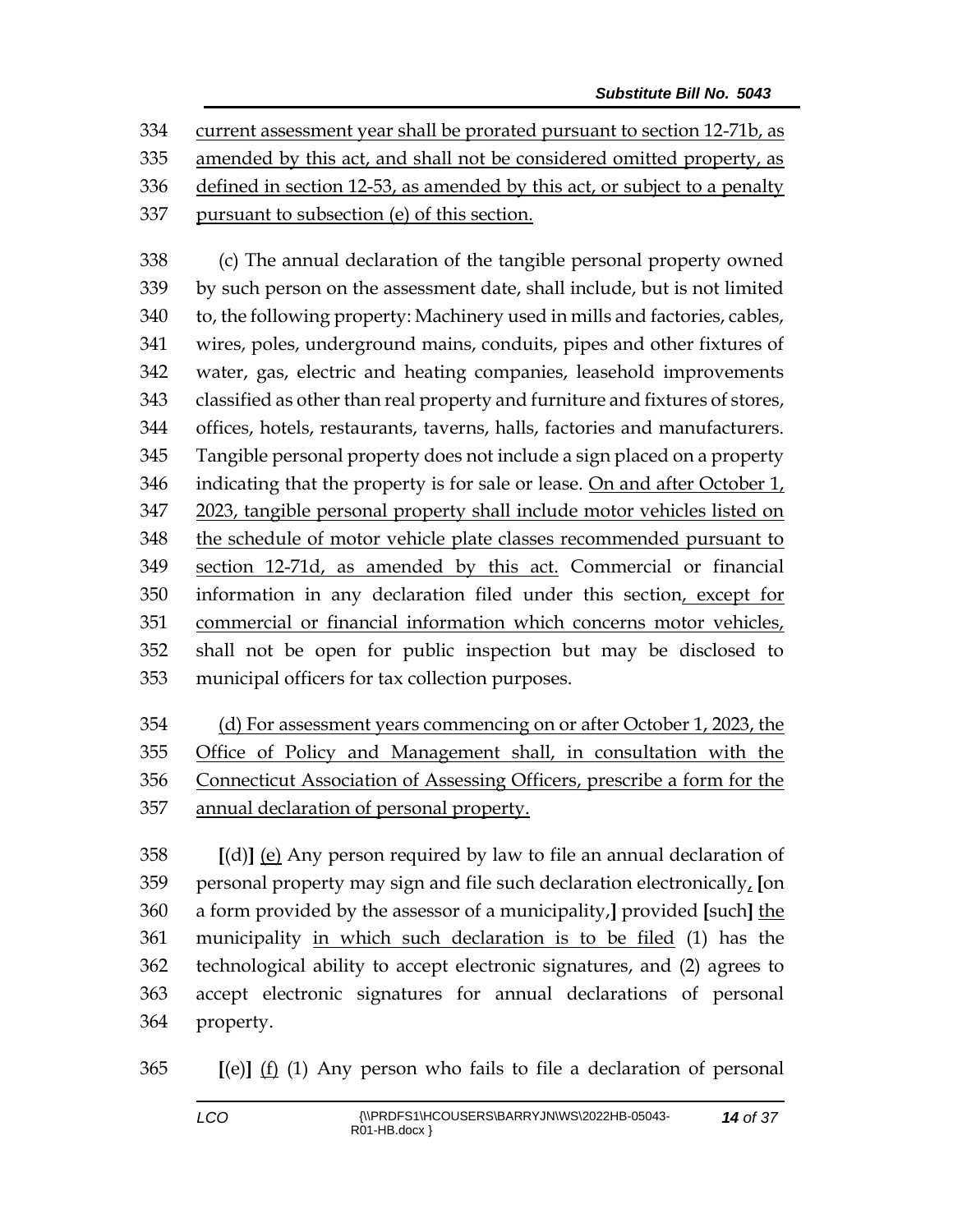property on or before the first day of November, or on or before the extended filing date as granted by the assessor pursuant to section 12- 42, as amended by this act, shall be subject to a penalty equal to twenty- five per cent of the assessment of such property; (2) any person who files a declaration of personal property in a timely manner, but has omitted 371 property, as defined in section 12-53, as amended by this act, shall be subject to a penalty equal to twenty-five per cent of the assessment of such omitted property. The penalty shall be added to the grand list by the assessor of the town in which such property is taxable; and (3) any declaration received by the municipality to which it is due that is in an envelope bearing a postmark, as defined in section 1-2a, showing a date within the allowed filing period shall not be deemed to be delinquent.

 Sec. 6. Subsection (a) of section 12-53 of the general statutes is repealed and the following is substituted in lieu thereof (*Effective July 1, 2022, and applicable to assessment years commencing on or after October 1, 2023*):

 (a) For purposes of this section: (1) "Omitted property" means property for which complete information is not included in the declaration required to be filed by law with respect to **[**either**]** (A) the total number and type of all items subject to taxation, **[**or**]** (B) the true original cost and year acquired of all such items, or (C) on or after October 1, 2023, the manufacturer's suggested retail price of a motor vehicle plus any applicable after-market alterations to such motor vehicle, (2) "books", "papers", "documents" and "other records" includes, but is not limited to, federal tax forms relating to the acquisition and cost of fixed assets, general ledgers, balance sheets, disbursement ledgers, fixed asset and depreciation schedules, financial statements, invoices, operating expense reports, capital and operating leases, conditional sales agreements and building or leasehold ledgers, and (3) "designee of an assessor" means a Connecticut municipal assessor certified in accordance with subsection (b) of section 12-40a, a certified public accountant, a revaluation company certified in accordance with section 12-2c for the valuation of personal property, or an individual certified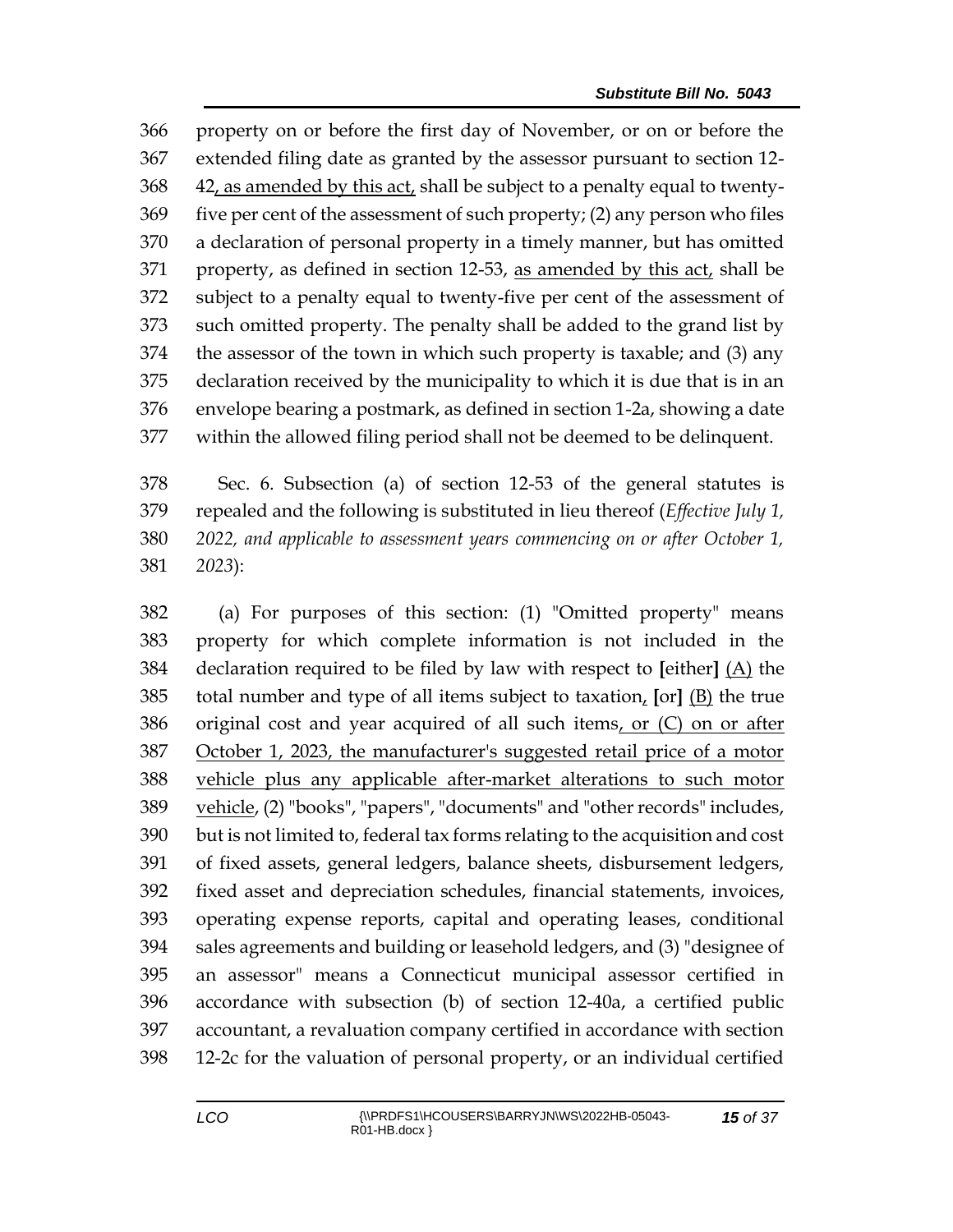as a revaluation company employee in accordance with section 12-2b for the valuation of personal property.

 Sec. 7. Section 12-71 of the general statutes is repealed and the following is substituted in lieu thereof (*Effective July 1, 2022, and applicable to assessment years commencing on or after October 1, 2023*):

 (a) **[**All**]** (1) For assessment years commencing prior to October 1, 2023, goods, chattels and effects or any interest therein, including any interest in a leasehold improvement classified as other than real property, belonging to any person who is a resident in this state, shall be listed for purposes of property tax in the town where such person resides, subject to the provisions of sections 12-41, as amended by this act, 12-43, as amended by this act, and 12-59. Any such property belonging to any nonresident shall be listed for purposes of property tax 412 as provided in section 12-43, as amended by this act. Motor vehicles and snowmobiles shall be listed for purposes of the property tax in accordance with subsection (f) of this section.

 (2) For assessment years commencing on or after October 1, 2023, goods, chattels and effects or any interest therein, including any interest in a leasehold improvement classified as other than real property, belonging to any person who is a resident in this state, shall be listed for 419 purposes of property tax in the town where such person resides, subject to the provisions of sections 12-41, as amended by this act, 12-43, as amended by this act, and 12-59. Any such property belonging to any nonresident shall be listed for purposes of property tax as provided in section 12-43, as amended by this act.

 (b) Except as otherwise provided by the general statutes, property subject to this section shall be valued at the same percentage of its then actual valuation as the assessors have determined with respect to the listing of real estate for the same year, except that any antique, rare or special interest motor vehicle, as defined in section 14-1, shall be assessed at a value of not more than five hundred dollars. The owner of such antique, rare or special interest motor vehicle may be required by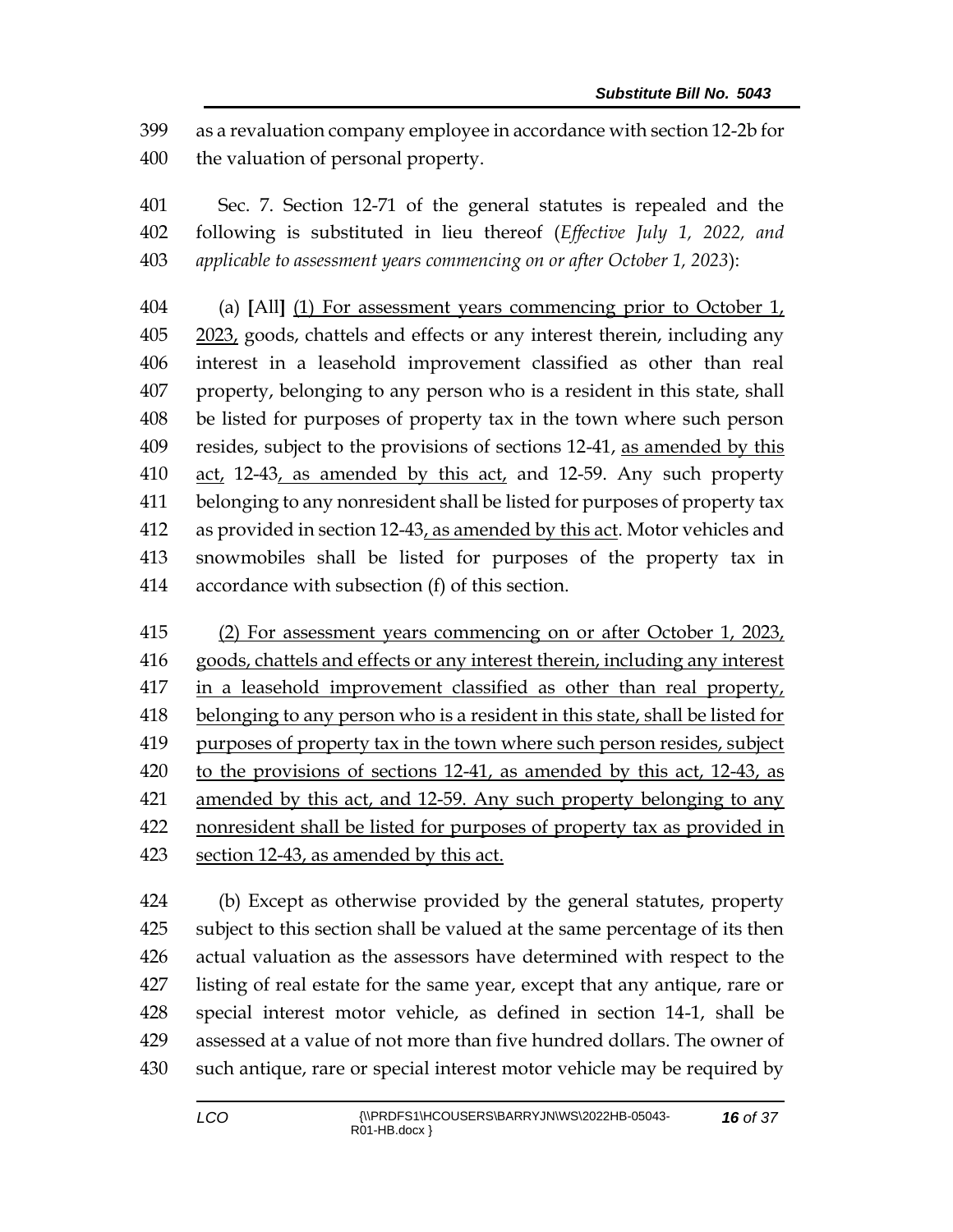the assessors to provide reasonable documentation that such motor vehicle is an antique, rare or special interest motor vehicle, provided any motor vehicle for which special number plates have been issued pursuant to section 14-20 shall not be required to provide any such documentation. The provisions of this section shall not include money or property actually invested in merchandise or manufacturing carried on out of this state or machinery or equipment which would be eligible for exemption under subdivision (72) of section 12-81 once installed and which cannot begin or which has not begun manufacturing, processing or fabricating; or which is being used for research and development, including experimental or laboratory research and development, design or engineering directly related to manufacturing or being used for the significant servicing, overhauling or rebuilding of machinery and equipment for industrial use or the significant overhauling or rebuilding of other products on a factory basis or being used for measuring or testing or metal finishing or in the production of motion pictures, video and sound recordings.

 (c) **[**Upon**]** For assessment years commencing prior to October 1, 2023, upon payment of the property tax assessed with respect to any property referred to in this section, owned by a resident or nonresident of this state, which is currently used or intended for use in relation to construction, building, grading, paving or similar projects, including, but not limited to, motor vehicles, bulldozers, tractors and any trailer-type vehicle, excluding any such equipment weighing less than five hundred pounds, and excluding any motor vehicle subject to registration pursuant to chapter 246 or exempt from such registration by section 14-34, the town in which such equipment is taxed shall issue, at the time of such payment, for display on a conspicuous surface of each such item of equipment for which such tax has been paid, a validation decal or sticker, identifiable as to the year of issue, which will be presumptive evidence that such tax has been paid in the appropriate town of the state.

(d) (1) Personal property subject to taxation under this chapter shall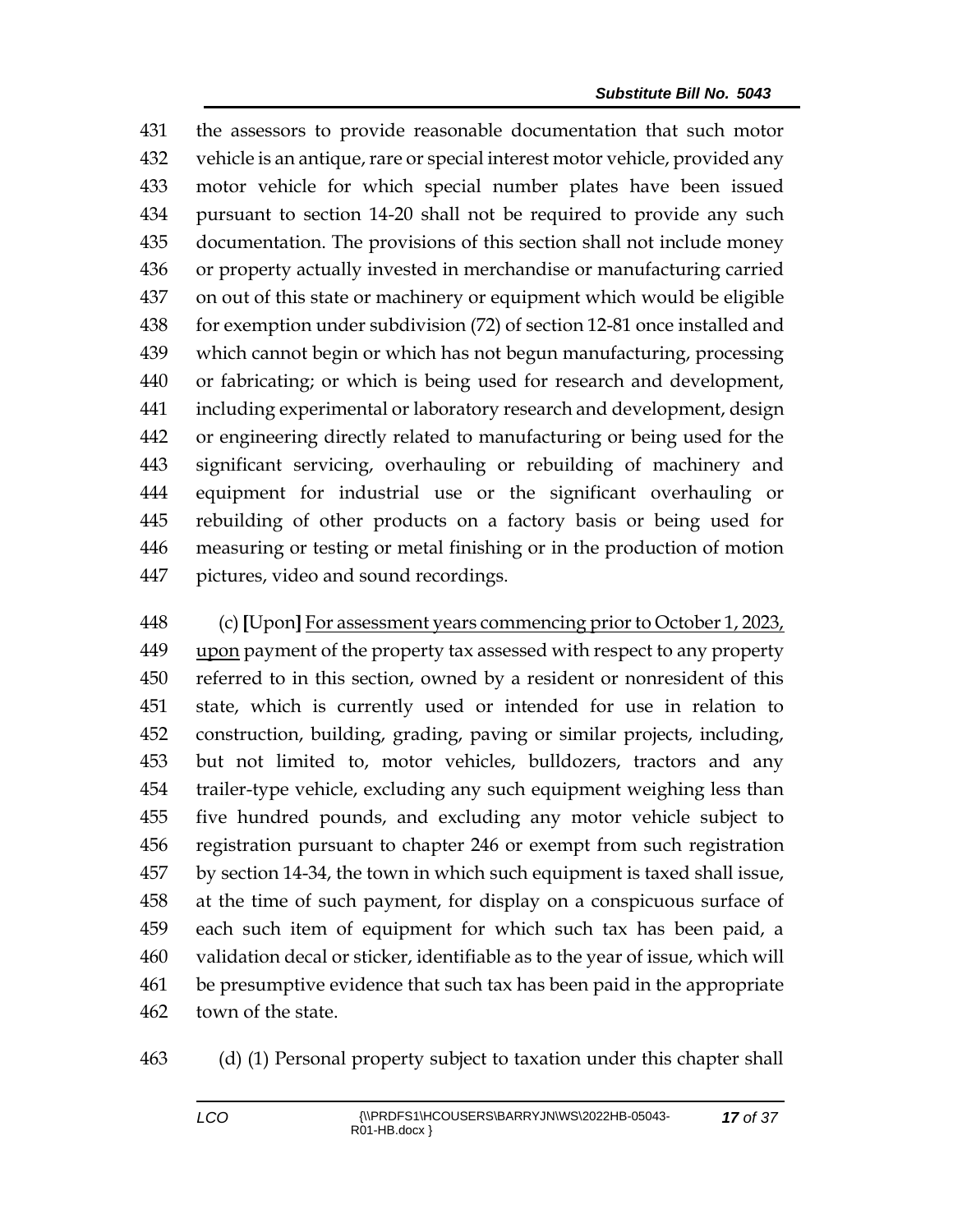not include computer software, except when the cost thereof is included, without being separately stated, in the cost of computer hardware. "Computer software" shall include any program or routine used to cause a computer to perform a specific task or set of tasks, including without limitation, operational and applicational programs and all documentation related thereto.

 (2) The provisions of subdivision (1) of this subsection shall be applicable (A) to the assessment year commencing October 1, 1988, and each assessment year thereafter, and (B) to any assessment of computer software made after September 30, 1988, for any assessment year commencing before October 1, 1988.

 (3) Nothing contained in this subsection shall create any implication related to liability for property tax with respect to computer software prior to July 1, 1989.

 (4) A certificate of correction in accordance with section 12-57 shall not be issued with respect to any property described in subdivision (1) of this subsection for any assessment year commencing prior to October 1, 1989.

 (e) For assessment years commencing on or after October 1, 1992, each municipality shall exempt aircraft, as defined in section 15-34, from the provisions of this chapter.

 (f) (1) **[**Property**]** For assessment years commencing prior to October 486 1, 2023, property subject to taxation under this chapter shall include each registered and unregistered motor vehicle and snowmobile that, in the normal course of operation, most frequently leaves from and returns to or remains in a town in this state, and any other motor vehicle or snowmobile located in a town in this state, which motor vehicle or snowmobile is not used or is not capable of being used.

 (2) (A) For assessment years commencing on or after October 1, 2023, each municipality shall list motor vehicles registered and classified in accordance with section 12-71d, as amended by this act, and such motor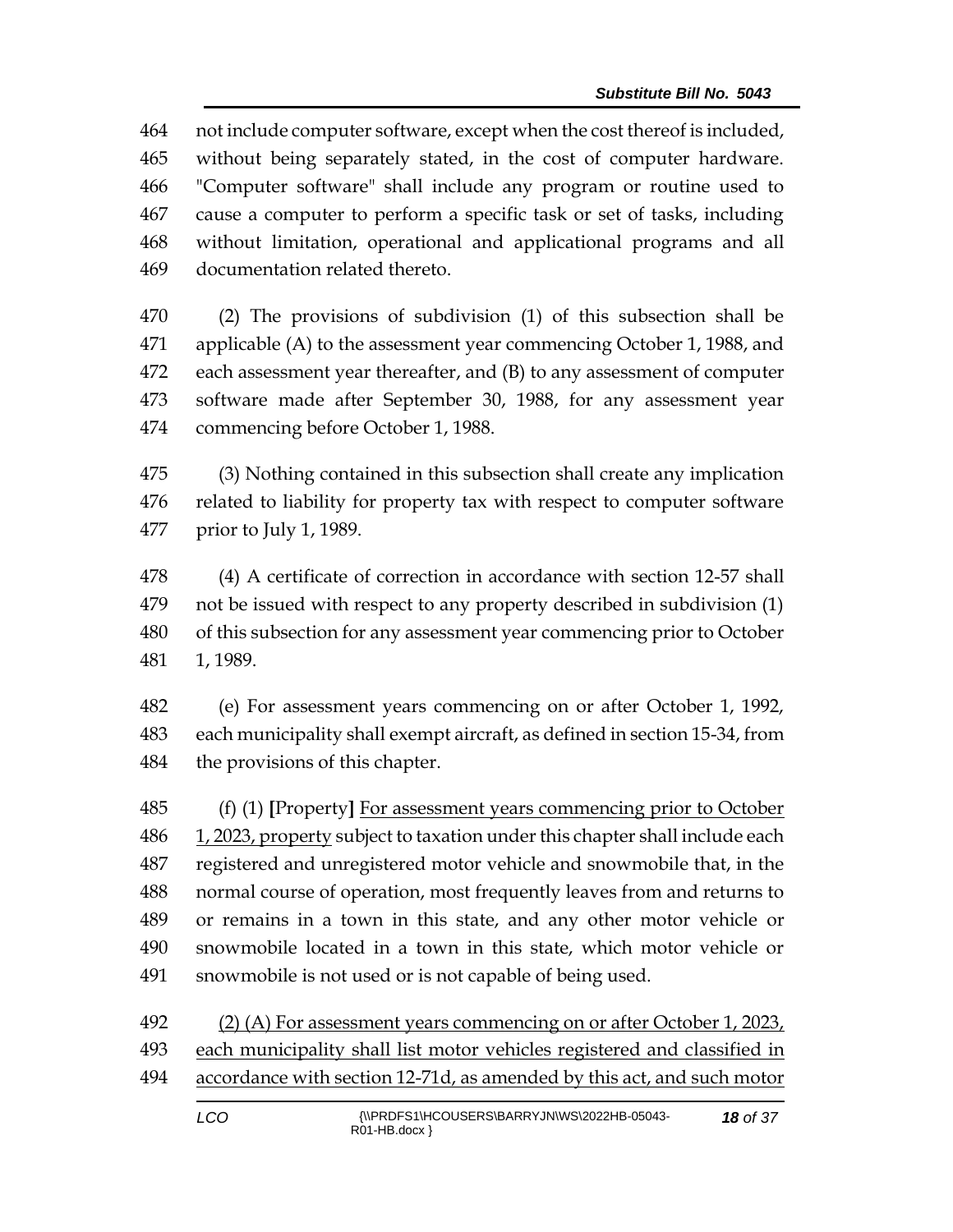vehicles shall be valued in the same manner as motor vehicles valued 496 pursuant to section 12-63, as amended by this act.

 (B) For assessment years commencing on or after October 1, 2023, any unregistered motor vehicle or motor vehicle that is not used or capable 499 of being used that is located in a municipality in this state, shall be listed

- and valued in the manner described in subparagraph (A) of this
- subdivision.

 **[**(2) Any**]** (3) (A) For assessment years commencing prior to October 1, 2023, any motor vehicle or snowmobile registered in this state subject to taxation in accordance with the provisions of this subsection shall be set in the list of the town where such vehicle in the normal course of operation most frequently leaves from and returns to or in which it remains. It shall be presumed that any such motor vehicle or snowmobile most frequently leaves from and returns to or remains in the town in which the owner of such vehicle resides, unless a provision of this subsection otherwise expressly provides. As used in this **[**subsection**]** subparagraph, "the town in which the owner of such vehicle resides" means the town in this state where **[**(A)**]** (i) the owner, if an individual, has established a legal residence consisting of a true, fixed and permanent home to which such individual intends to return after any absence, or **[**(B)**]** (ii) the owner, if a company, corporation, limited liability company, partnership, firm or any other type of public or private organization, association or society, has an established site for conducting the purposes for which it was created. In the event such an entity resides in more than one town in this state, it shall be subject to taxation by each such town with respect to any registered or unregistered motor vehicle or snowmobile that most frequently leaves from and returns to or remains in such town.

523 (B) For assessment years commencing on or after October 1, 2023, any motor vehicle subject to taxation in this state in accordance with the provisions of this subsection shall be set in the list of the town where such vehicle in the normal course of operation most frequently leaves from and returns to or in which it remains. It shall be presumed that any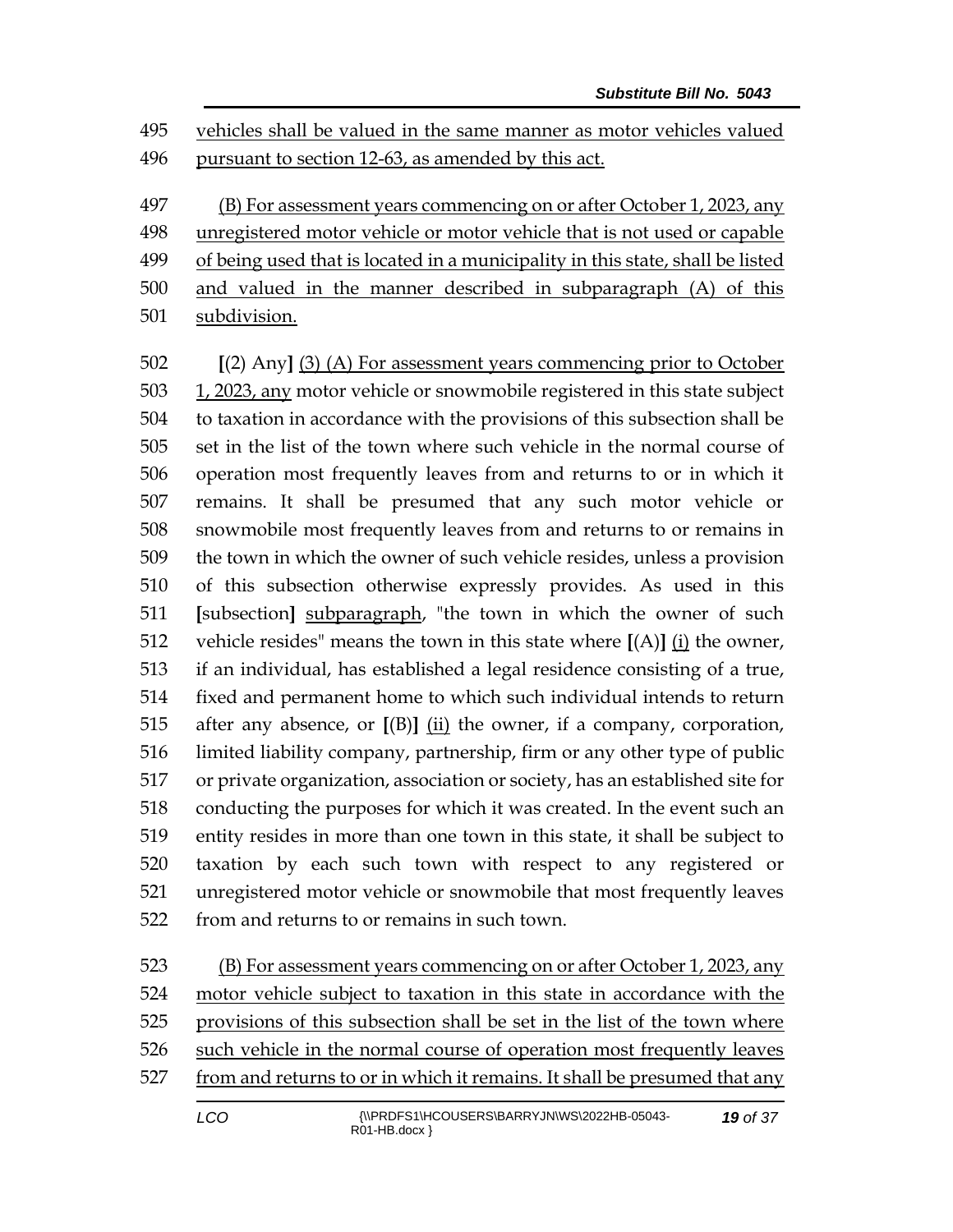such motor vehicle most frequently leaves from and returns to or 529 remains in the town in which the owner of such vehicle resides, unless a provision of this subsection otherwise expressly provides. As used in this subparagraph, "the town in which the owner of such vehicle resides" means the town in this state where (i) the owner, if an individual, has established a legal residence consisting of a true, fixed and permanent home to which such individual intends to return after any absence, or (ii) the owner, if a company, corporation, limited liability company, partnership, firm or any other type of public or private organization, association or society, has an established site for conducting the purposes for which it was created. In the event such an entity resides in more than one town in this state, it shall be subject to taxation by each such town with respect to any registered or unregistered motor vehicle that most frequently leaves from and returns to or remains in such town.

 **[**(3)**]** (4) Any motor vehicle owned by a nonresident of this state shall be set in the list of the town where such vehicle in the normal course of operation most frequently leaves from and returns to or in which it remains. If such vehicle in the normal course of operation most frequently leaves from and returns to or remains in more than one town, it shall be set in the list of the town in which such vehicle is located for the three or more months preceding the assessment day in any year, except that, if such vehicle is located in more than one town for three or more months preceding the assessment day in any year, it shall be set in the list of the town where it is located for the three months or more in such year nearest to such assessment day. In the event a motor vehicle owned by a nonresident is not located in any town for three or more of the months preceding the assessment day in any year, such vehicle shall be set in the list of the town where such vehicle is located on such assessment day.

 **[**(4) Notwithstanding**]** (5) (A) For assessment years commencing prior to October 1, 2023, notwithstanding any provision of subdivision **[**(2)**]** (3) of this subsection: **[**(A)**]** (i) Any registered motor vehicle that is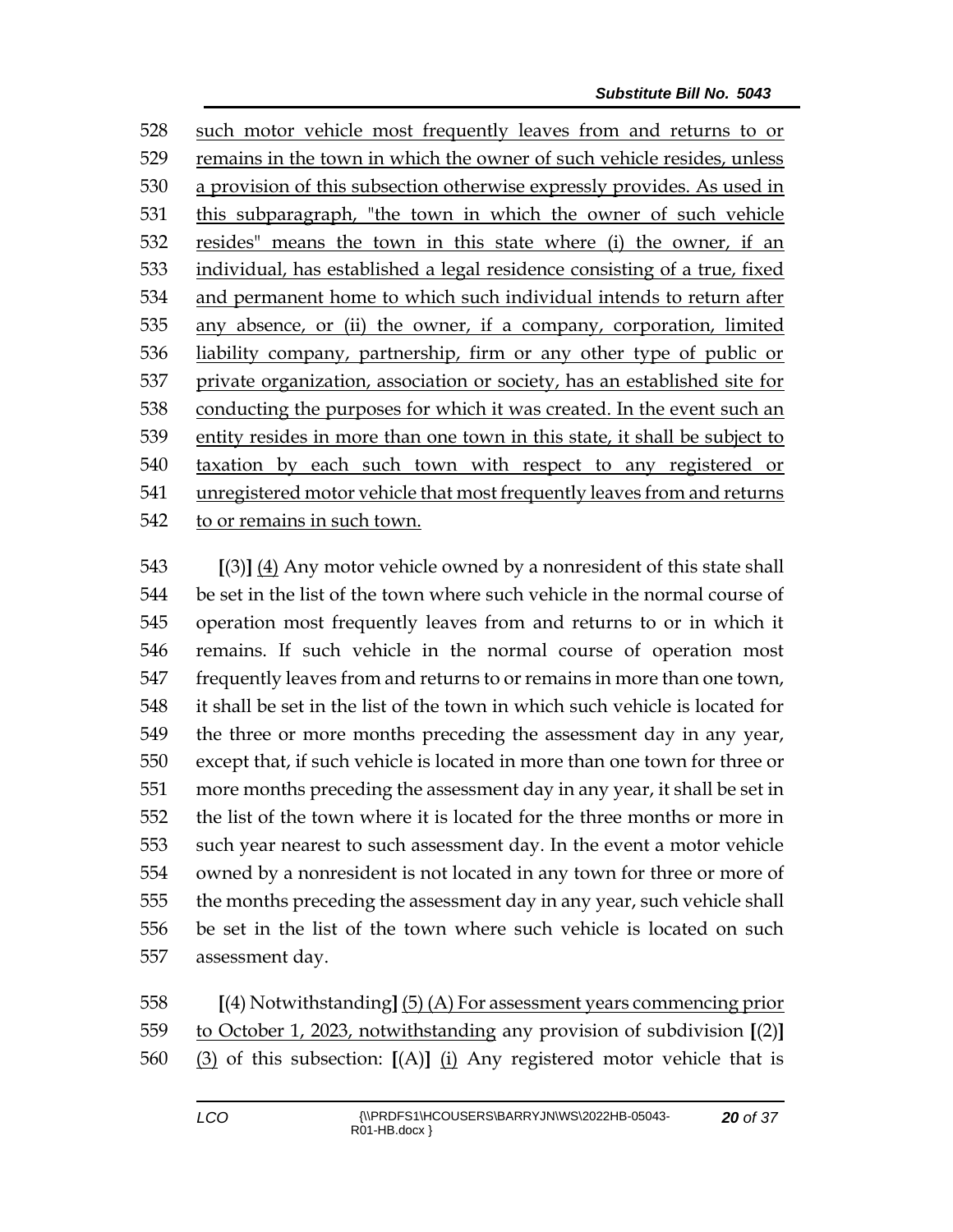assigned to an employee of the owner of such vehicle for the exclusive use of such employee and which, in the normal course of operation most frequently leaves from and returns to or remains in such employee's town of residence, shall be set in the list of the town where such employee resides; **[**(B)**]** (ii) any registered motor vehicle that is being operated, pursuant to a lease, by a person other than the owner of such vehicle, or such owner's employee, shall be set in the list of the town where the person who is operating such vehicle pursuant to said lease resides; **[**(C)**]** (iii) any registered motor vehicle designed or used for recreational purposes, including, but not limited to, a camp trailer, camper or motor home, shall be set in the list of the town such vehicle, in the normal course of its operation for camping, travel or recreational purposes in this state, most frequently leaves from and returns to or the town in which it remains. If such a vehicle is not used in this state in its normal course of operation for camping, travel or recreational purposes, such vehicle shall be set in the list of the town in this state in which the owner of such vehicle resides; and **[**(D)**]** (iv) any registered motor vehicle that is used or intended for use for the purposes of construction, building, grading, paving or similar projects, or to facilitate any such project, shall be set in the list of the town in which such project is situated if such vehicle is located in said town for the three or more months preceding the assessment day in any year, provided **[**(i)**]** if such vehicle is located in more than one town in this state for three or more months preceding the assessment day in any year, such vehicle shall be set in the list of the town where it is located for the three months or more in such year nearest to such assessment day, and **[**(ii)**]** if such vehicle is not located in any town for three or more of the months preceding the assessment day in any year, such vehicle shall be set in the list of the town where such vehicle is located on such assessment day.

590 (B) For assessment years commencing on or after October 1, 2023, notwithstanding any provision of subdivision (3) of this subsection: (i) Any motor vehicle that is assigned to an employee of the owner of such vehicle for the exclusive use of such employee and which, in the normal course of operation most frequently leaves from and returns to or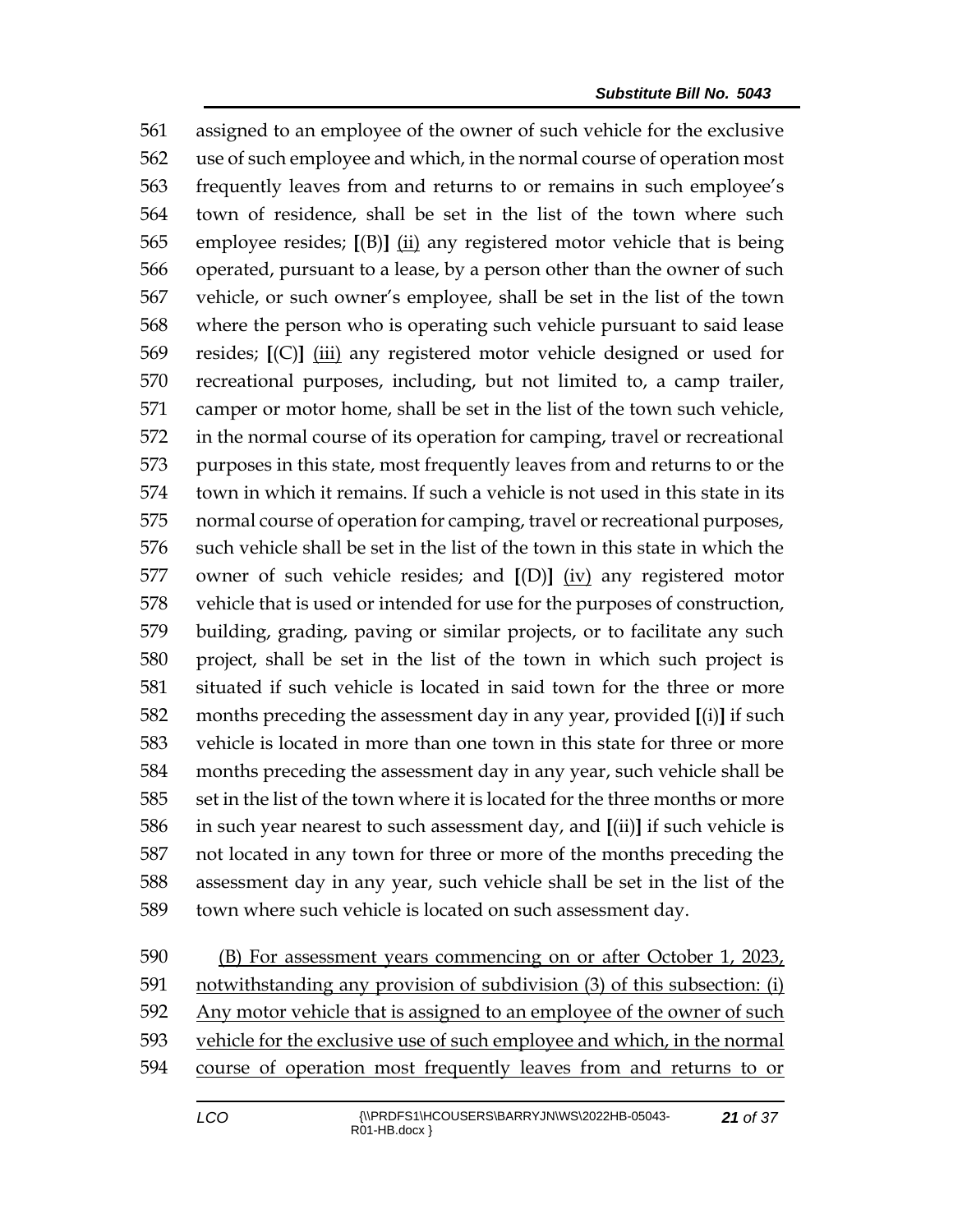remains in such employee's town of residence, shall be set in the list of the town where such employee resides; (ii) any motor vehicle that is being operated, pursuant to a lease, by a person other than the owner of such vehicle, or such owner's employee, shall be set in the list of the town where the person who is operating such vehicle pursuant to said lease resides; (iii) any motor vehicle designed or used for recreational purposes, including, but not limited to, a camper or motor home, shall be set in the list of the town such vehicle, in the normal course of its operation for camping, travel or recreational purposes in this state, most frequently leaves from and returns to or the town in which it remains. If such a vehicle is not used in this state in its normal course of operation for camping, travel or recreational purposes, such vehicle shall be set in the list of the town in this state in which the owner of such vehicle resides; and (iv) any motor vehicle that is used or intended for use for the purposes of construction, building, grading, paving or similar projects, or to facilitate any such project, shall be set in the list of the town in which such project is situated if such vehicle is located in said 612 town for the three or more months preceding the assessment day in any year, provided if such vehicle is located in more than one town in this state for three or more months preceding the assessment day in any year, such vehicle shall be set in the list of the town where it is located for the three months or more in such year nearest to such assessment day, and if such vehicle is not located in any town for three or more of the months preceding the assessment day in any year, such vehicle shall be set in the list of the town where such vehicle is located on such assessment day.

 **[**(5)**]** (6) The owner of a motor vehicle subject to taxation in accordance with the provisions of subdivision **[**(4)**]** (5) of this subsection in a town other than the town in which such owner resides may register such vehicle in the town in which such vehicle is subject to taxation.

 **[**(6) Information**]** (7) (A) For assessment years commencing prior to October 1, 2023, information concerning any vehicle subject to taxation in a town other than the town in which it is registered may be included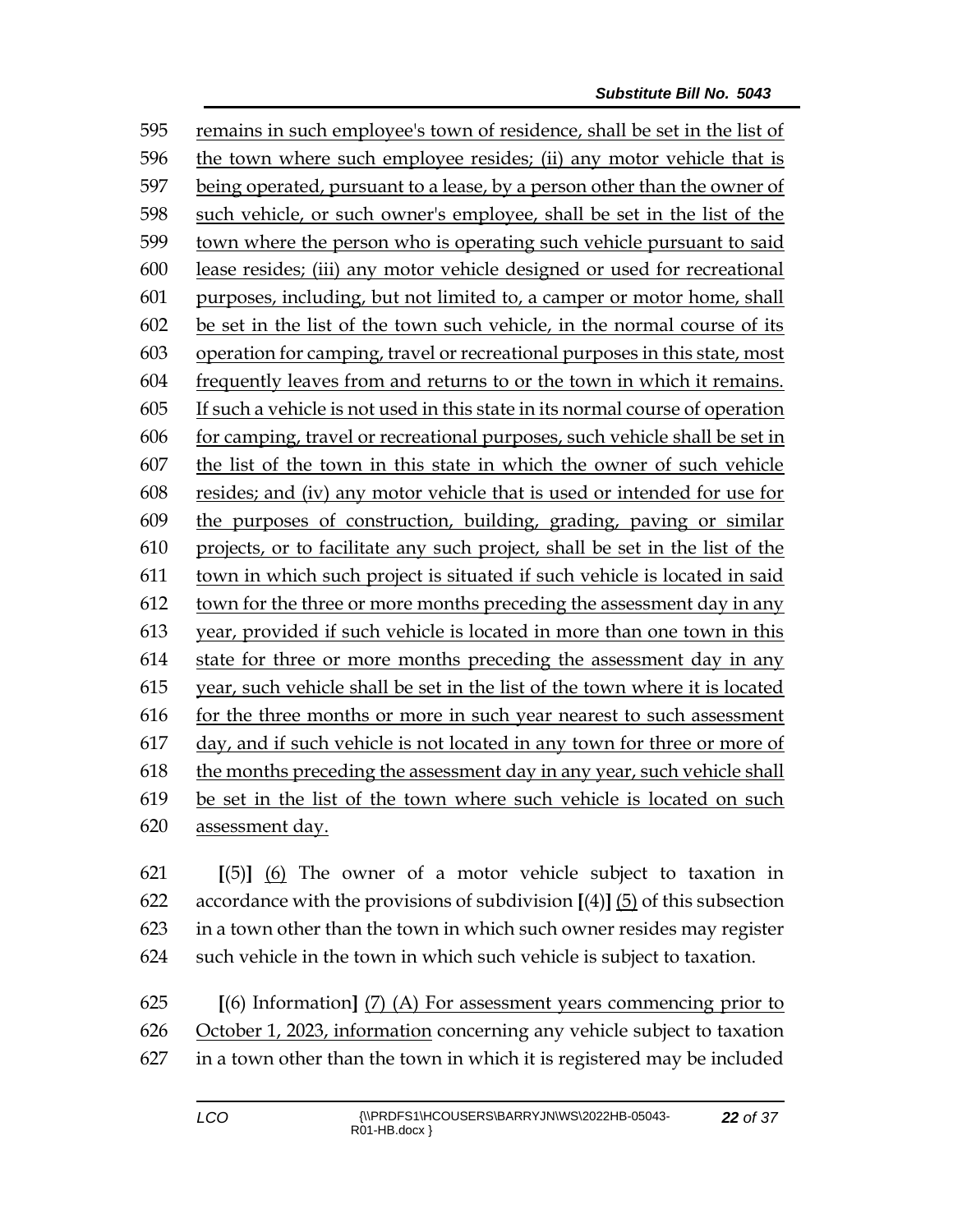on any declaration or report filed pursuant to section 12-41, as amended by this act, 12-43, as amended by this act, or 12-57a. If a motor vehicle or snowmobile is registered in a town in which it is not subject to taxation, pursuant to the provisions of subdivision **[**(4)**]** (5) of this **[**section**]** subsection, the assessor of the town in which such vehicle is subject to taxation shall notify the assessor of the town in which such vehicle is registered of the name and address of the owner of such motor vehicle or snowmobile, the vehicle identification number and the town in which such vehicle is subject to taxation. The assessor of the town in which said vehicle is registered and the assessor of the town in which said vehicle is subject to taxation shall cooperate in administering the provisions of this section concerning the listing of such vehicle for property tax purposes.

 (B) For assessment years commencing on or after October 1, 2023, information concerning any vehicle subject to taxation in a town other than the town in which it is registered may be included on any declaration or report filed pursuant to section 12-41, as amended by this act, 12-43, as amended by this act, or 12-57a. If a motor vehicle is listed in a town in which it is not subject to taxation, pursuant to the provisions of subdivision (5) of this subsection, the assessor of the town in which such vehicle is listed shall notify the assessor of the town in which such vehicle is listed of the name and address of the owner of such motor vehicle, the vehicle identification number and the town in which such vehicle is taxed. The assessor of the town in which said vehicle is registered and the assessor of the town in which said vehicle is listed shall cooperate in administering the provisions of this section concerning the listing of such vehicle for property tax purposes.

 Sec. 8. Section 12-71b of the general statutes is repealed and the following is substituted in lieu thereof (*Effective July 1, 2022, and applicable to assessment years commencing on or after October 1, 2023*):

 (a) **[**Any**]** (1) For assessment years commencing prior to October 1, 2023, any person who owns a motor vehicle which is not registered with the Commissioner of Motor Vehicles on the first day of October in any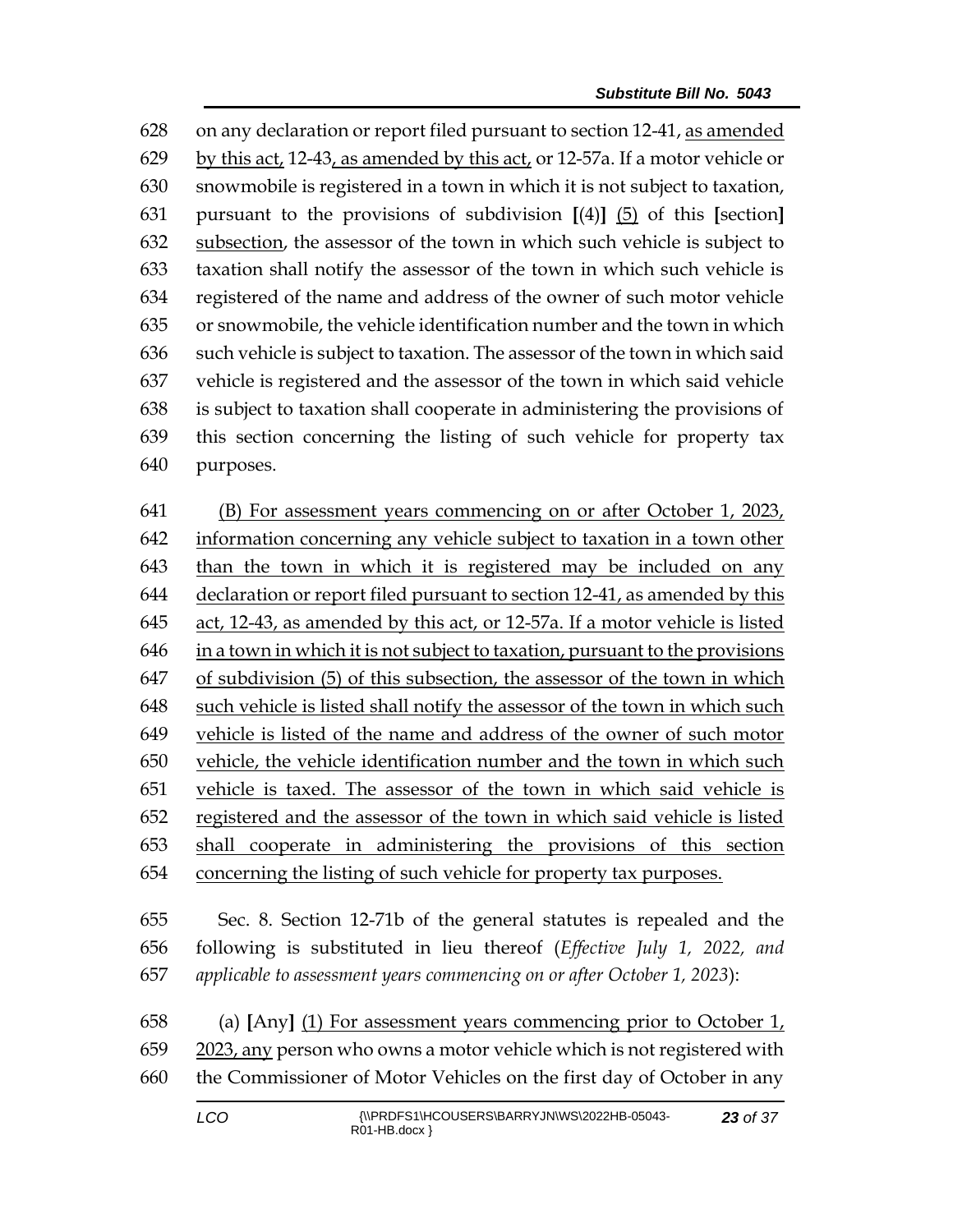assessment year and which is registered subsequent to said first day of October but prior to the first day of August in such assessment year shall be liable for the payment of property tax with respect to such motor vehicle in the town where such motor vehicle is subject to property tax, in an amount as hereinafter provided, on the first day of January immediately subsequent to the end of such assessment year. The property tax payable with respect to such motor vehicle on said first day of January shall be in the amount which would be payable if such motor vehicle had been entered in the taxable list of the town where such motor vehicle is subject to property tax on the first day of October in such assessment year if such registration occurs prior to the first day of November. If such registration occurs on or after the first day of November but prior to the first day of August in such assessment year, such tax shall be a pro rata portion of the amount of tax payable if such motor vehicle had been entered in the taxable list of such town on October first in such assessment year to be determined **[**(1)**]** (A) by a ratio, the numerator of which shall be the number of months from the date of such registration, including the month in which registration occurs, to the first day of October next succeeding and the denominator of which shall be twelve, or **[**(2)**]** (B) upon the affirmative vote of the legislative body of the municipality, by a ratio the numerator of which shall be the number of days from the date of such registration, including the day on which the registration occurs, to the first day of October next succeeding and the denominator of which shall be three hundred sixty- five. For purposes of this section the term "assessment year" means the period of twelve full months commencing with October first each year.

(2) For assessment years commencing on or after October 1, 2023, any

 person who owns a motor vehicle which is not registered with the Commissioner of Motor Vehicles on the first day of October in any assessment year and which is registered subsequent to said first day of October but prior to the first day of April in such assessment year shall be liable for the payment of property tax with respect to such motor vehicle in the town where such motor vehicle is subject to property tax, in an amount as hereinafter provided, on the first day of July in such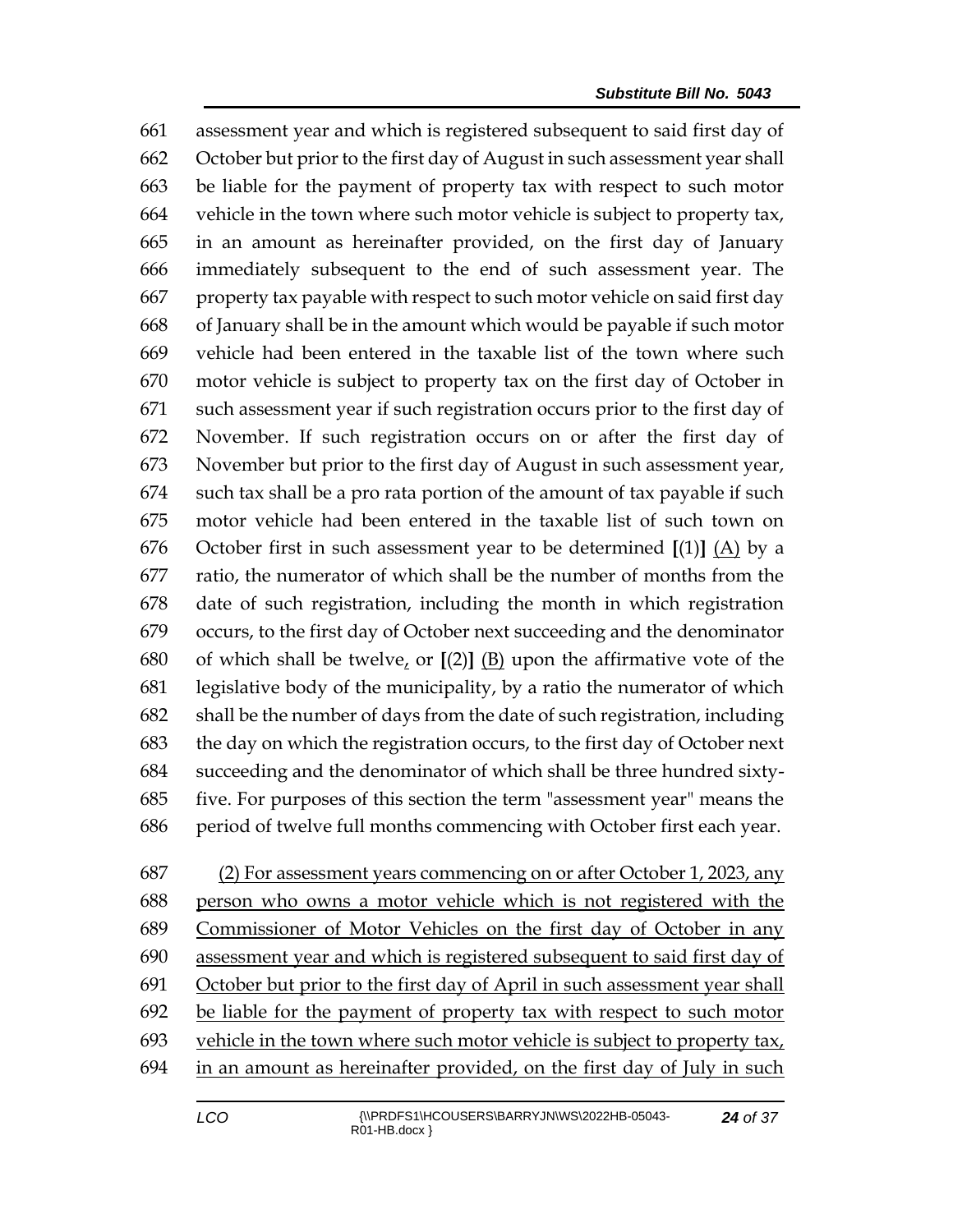assessment year. Any person who owns a motor vehicle which is registered with the Commissioner of Motor Vehicles on or after the first day of April in any assessment year but prior to the first day of October next succeeding shall be liable for the payment of property tax with respect to such motor vehicle in the town where such motor vehicle is subject to property tax, in an amount hereinafter provided, on the first day of January immediately subsequent to the end of such assessment year. The property tax payable with respect to a motor vehicle described in this subdivision shall be in the amount which would be payable if such motor vehicle had been entered into the taxable list of the town where such motor vehicle is subject to property tax on the first day of October in such assessment year if such registration occurs prior to the first day of November. If such registration occurs on or after the first day of November but prior to the first day of October next succeeding, such tax shall be a pro rata portion of the amount of tax payable if such motor vehicle had been entered in the taxable list of such town on October first in such assessment year to be determined (A) by a ratio, the numerator of which shall be the number of months from the date of such registration, including the month in which registration occurs, to the first day of October next succeeding and the denominator of which shall be twelve, or (B) upon the affirmative vote of the legislative body of the municipality, by a ratio the numerator of which shall be the number of days from the date of such registration, including the day on which the registration occurs, to the first day of October next succeeding and the denominator of which shall be three hundred sixty-five.

 (b) **[**Whenever**]** (1) For assessment years commencing prior to October 1, 2023, whenever any person who owns a motor vehicle which has been entered in the taxable list of the town where such motor vehicle is subject to property tax in any assessment year and who, subsequent to the first day of October in such assessment year but prior to the first day of August in such assessment year, replaces such motor vehicle with another motor vehicle, hereinafter referred to as the replacement vehicle, which vehicle may be in a different classification for purposes of registration than the motor vehicle replaced, and provided one of the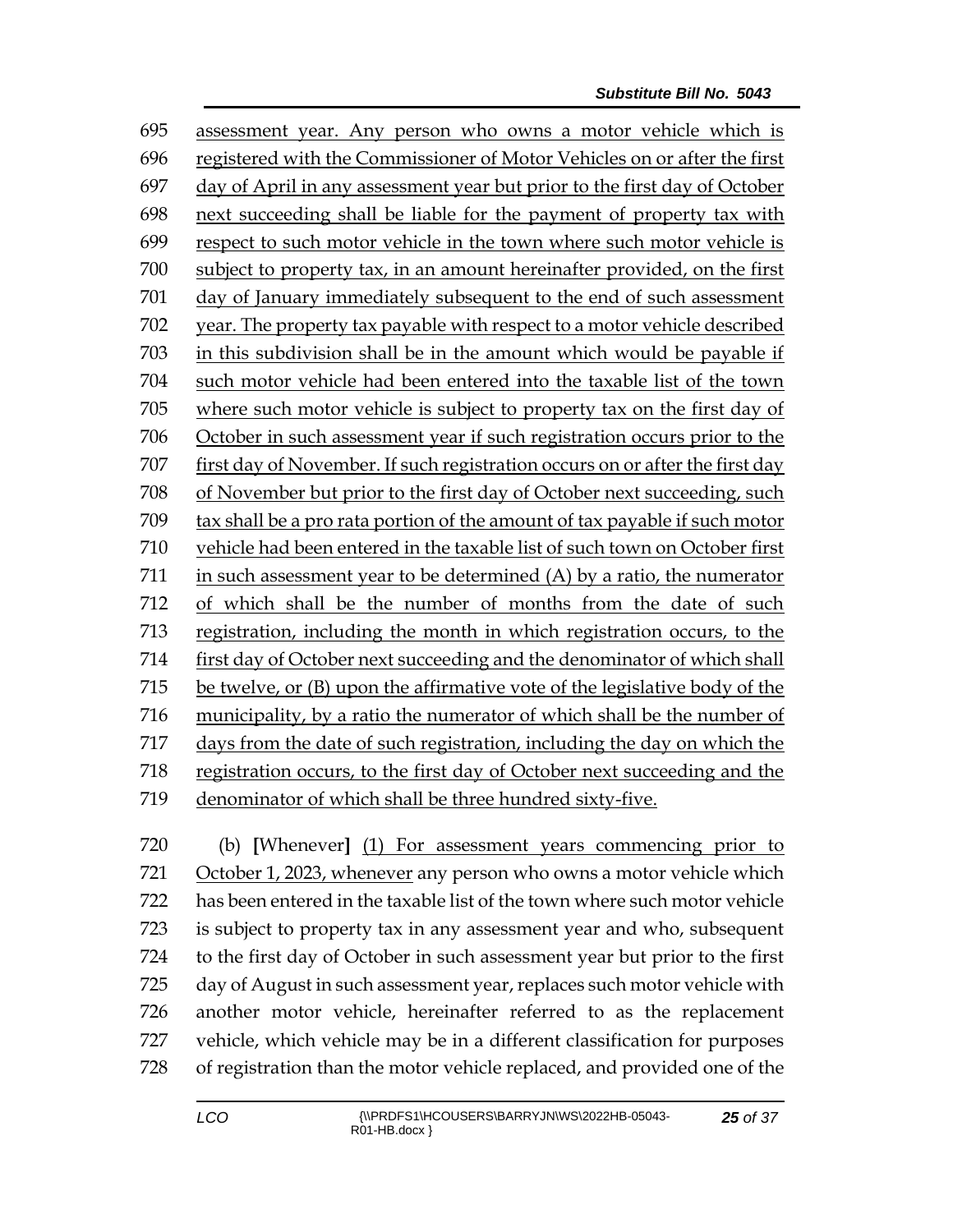following conditions is applicable with respect to the motor vehicle replaced: **[**(1)**]** (A) The unexpired registration of the motor vehicle replaced is transferred to the replacement vehicle, **[**(2)**]** (B) the motor vehicle replaced was stolen or totally damaged and proof concerning 733 such theft or total damage is submitted to the assessor in such town, or **[**(3)**]** (C) the motor vehicle replaced is sold by such person within forty- five days immediately prior to or following the date on which such person acquires the replacement vehicle, such person shall be liable for the payment of property tax with respect to the replacement vehicle in the town in which the motor vehicle replaced is subject to property tax, in an amount as hereinafter provided, on the first day of January immediately subsequent to the end of such assessment year. If the replacement vehicle is replaced by such person with another motor vehicle prior to the first day of August in such assessment year, the replacement vehicle shall be subject to property tax as provided in this subsection and such other motor vehicle replacing the replacement vehicle, or any motor vehicle replacing such other motor vehicle in such assessment year, shall be deemed to be the replacement vehicle for purposes of this subsection and shall be subject to property tax as provided herein. The property tax payable with respect to the replacement vehicle on said first day of January shall be the amount by which **[**(A)**]** (i) is in excess of **[**(B)**]** (ii) as follows: **[**(A)**]** (i) The property tax which would be payable if the replacement vehicle had been entered in the taxable list of the town in which the motor vehicle replaced is subject to property tax on the first day of October in such assessment year if such registration occurs prior to the first day of November, however if such registration occurs on or after the first day of November but prior to the first day of August in such assessment year, such tax shall be a pro rata portion of the amount of tax payable if such motor vehicle had been entered in the taxable list of such town on October first in such assessment year to be determined by a ratio, the numerator of which shall be the number of months from the date of such registration, including the month in which registration occurs, to the first day of October next succeeding and the denominator of which shall be twelve, provided if such person, on said first day of October, was entitled to any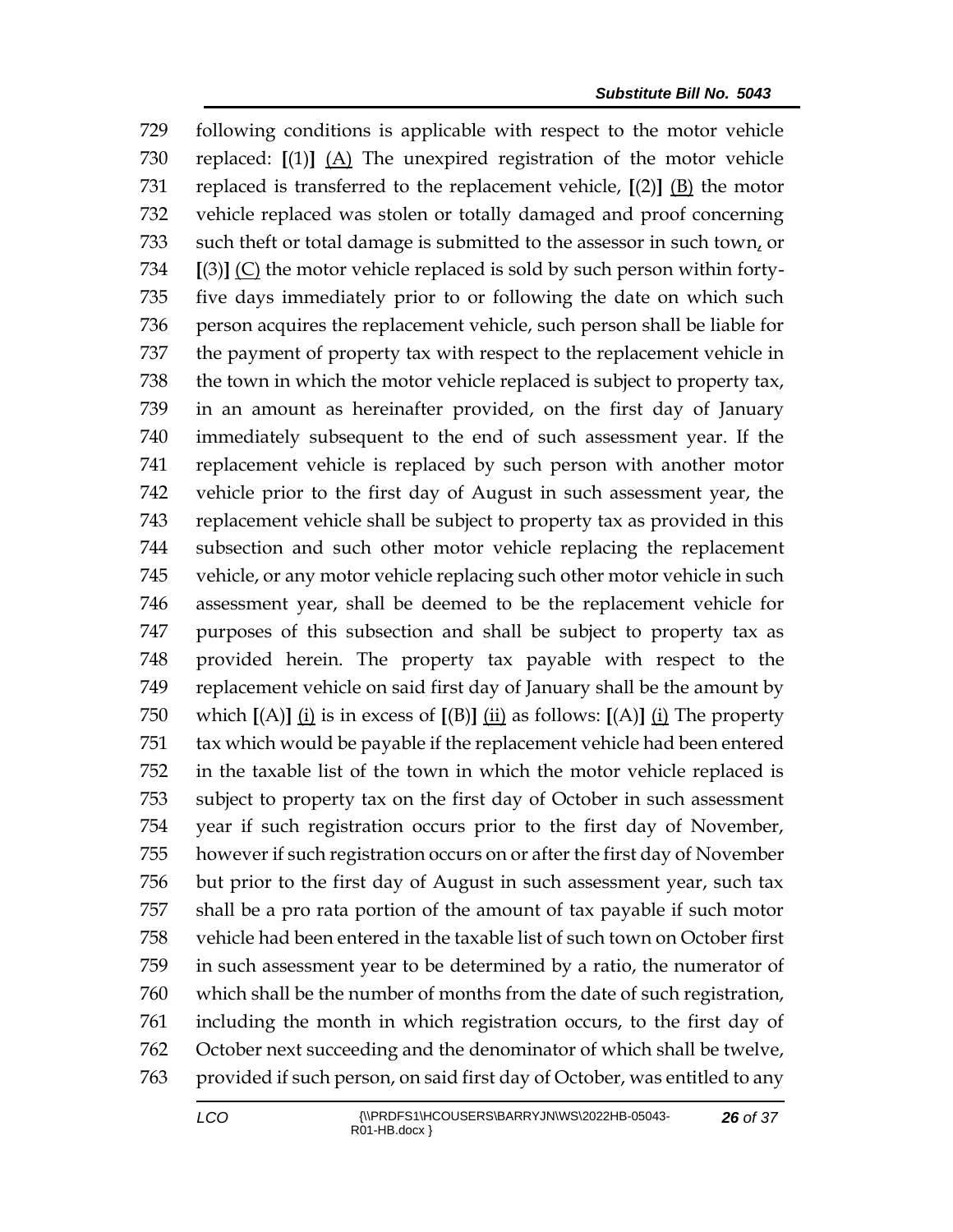exemption under section 12-81, as amended by this act, which was allowed in the assessment of the motor vehicle replaced, such exemption shall be allowed for purposes of determining the property tax payable with respect to the replacement vehicle as provided herein; **[**(B)**]** (ii) the property tax payable by such person with respect to the motor vehicle replaced, provided if the replacement vehicle is registered subsequent to the thirty-first day of October but prior to the first day of August in such assessment year such property tax payable with respect to the motor vehicle replaced shall, for purposes of the computation herein, be deemed to be a pro rata portion of such property tax to be prorated in the same manner as the amount of tax determined under **[**(A)**]** (i) above.

 (2) For assessment years commencing on or after October 1, 2023, whenever any person who owns a motor vehicle which has been entered in the taxable list of the town where such motor vehicle is subject to property tax in any assessment year and who, subsequent to the first day of October in such assessment year but prior to the first day of April in such assessment year, replaces such motor vehicle with another motor vehicle, hereinafter referred to as the replacement vehicle, which vehicle may be in a different classification for purposes of registration than the motor vehicle replaced, and provided one of the following conditions is applicable with respect to the motor vehicle replaced: (A) The unexpired registration of the motor vehicle replaced is transferred to the replacement vehicle, (B) the motor vehicle replaced was stolen or totally damaged and proof concerning such theft or total damage is submitted to the assessor in such town, or (C) the motor vehicle replaced is sold by such person within forty-five days immediately prior to or following the date on which such person acquires the replacement vehicle, such person shall be liable for the payment of property tax with respect to the replacement vehicle in the town in which the motor vehicle replaced is subject to property tax pursuant to subdivision (4) of this subsection, on the first day of July in such assessment year. If a replacement vehicle is replaced by the owner of such replacement vehicle prior to the first day of October next succeeding such assessment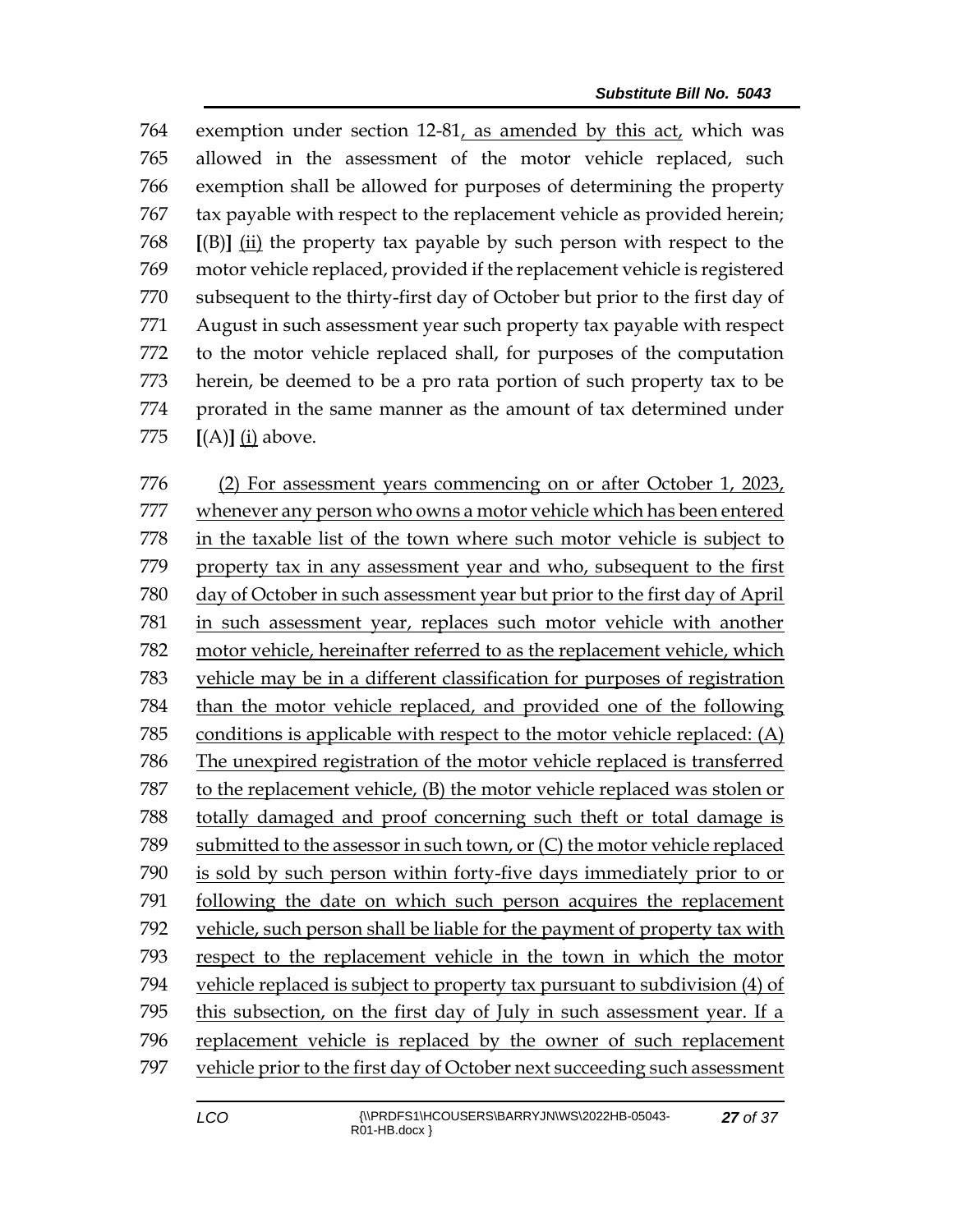year, the replacement vehicle shall be subject to property tax as provided in this subdivision and such other motor vehicle replacing the replacement vehicle, or any motor vehicle replacing such other motor vehicle in such assessment year, shall be deemed to be the replacement vehicle for purposes of this subdivision.

 (3) For assessment years commencing on or after October 1, 2023, whenever any person who owns a motor vehicle which has been entered into the taxable list of the town where such motor vehicle is subject to property tax in any assessment year and who, on or after the first day of April of such assessment year but prior to the first day of October next succeeding, replaces such motor vehicle with another motor vehicle, hereinafter referred to as the replacement vehicle, which vehicle may be in a different classification for purposes of registration than the motor vehicle replaced, and provided one of the following conditions is applicable with respect to the motor vehicle replaced: (A) The unexpired registration of the motor vehicle replaced is transferred to the replacement vehicle, (B) the motor vehicle replaced was stolen or totally damaged and proof concerning such theft or total damage is submitted 816 to the assessor in such town, or  $(C)$  the motor vehicle replaced is sold by such person within forty-five days immediately prior to or following the date on which such person acquires the replacement vehicle, such person shall be liable for the payment of property tax with respect to the replacement vehicle in the town in which the motor vehicle replaced is subject to property tax pursuant to subdivision (4) of this subsection, on the first day of January immediately succeeding such assessment year. If a replacement vehicle is replaced by the owner of such replacement vehicle prior to the first day of October next succeeding such assessment year, the replacement vehicle shall be subject to property tax as provided in this subdivision and such other motor vehicle replacing the replacement vehicle, or any motor vehicle replacing such other motor vehicle in such assessment year, shall be deemed to be the replacement vehicle for purposes of this subdivision.

(4) The property tax payable with respect to a replacement vehicle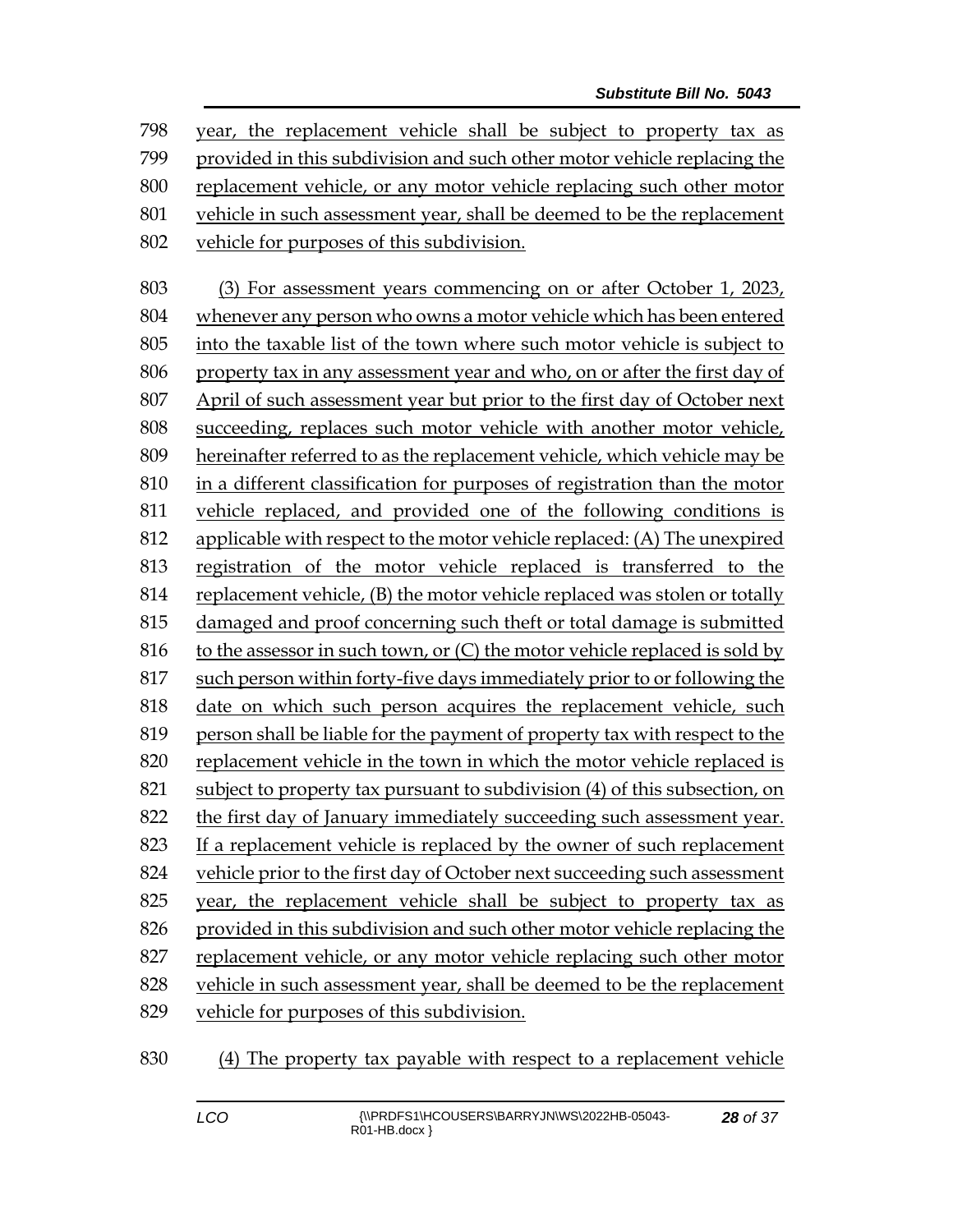described in subdivision (2) or (3) of this subsection shall be the amount 832 by which (A) is in excess of  $(B)$  as follows: (A) The property tax which would be payable if the replacement vehicle had been entered in the taxable list of the town in which the motor vehicle replaced is subject to property tax on the first day of October in such assessment year if such registration occurs prior to the first day of November, however, if such registration occurs on or after the first day of November but prior to the first day of October next succeeding, such tax shall be a pro rata portion of the amount of tax payable if such motor vehicle had been entered in 840 the taxable list of such town on October first in such assessment year to be determined by ratio, the numerator of which shall be the number of months from the date of such registration, including the month in which registration occurs, to the first day of October next succeeding and the denominator of which shall be twelve, provided if such person, on said first day of October, was entitled to any exemption under section 12-81, as amended by this act, which was allowed in the assessment of the motor vehicle replaced, such exemption shall be allowed for purposes of determining the property tax payable with respect to the replacement vehicle as provided herein; (B) the property tax payable by such person with respect to the motor vehicle replaced, provided if the replacement vehicle is registered subsequent to the thirty-first day of October but prior to the first day of October next succeeding such property tax payable with respect to the motor vehicle replaced shall, for purposes of the computation herein, be deemed to be a pro rata portion of such property tax to be prorated in the same manner as the amount of tax determined under (A) above.

 (c) **[**Any**]** (1) For assessment years commencing prior to October 1, 2023, any person who owns a commercial motor vehicle which has been temporarily registered at any time during any assessment year and which has not during such period been entered in the taxable list of any town in the state for purposes of the property tax and with respect to which no permanent registration has been issued during such period, shall be liable for the payment of property tax with respect to such motor vehicle in the town where such motor vehicle is subject to property tax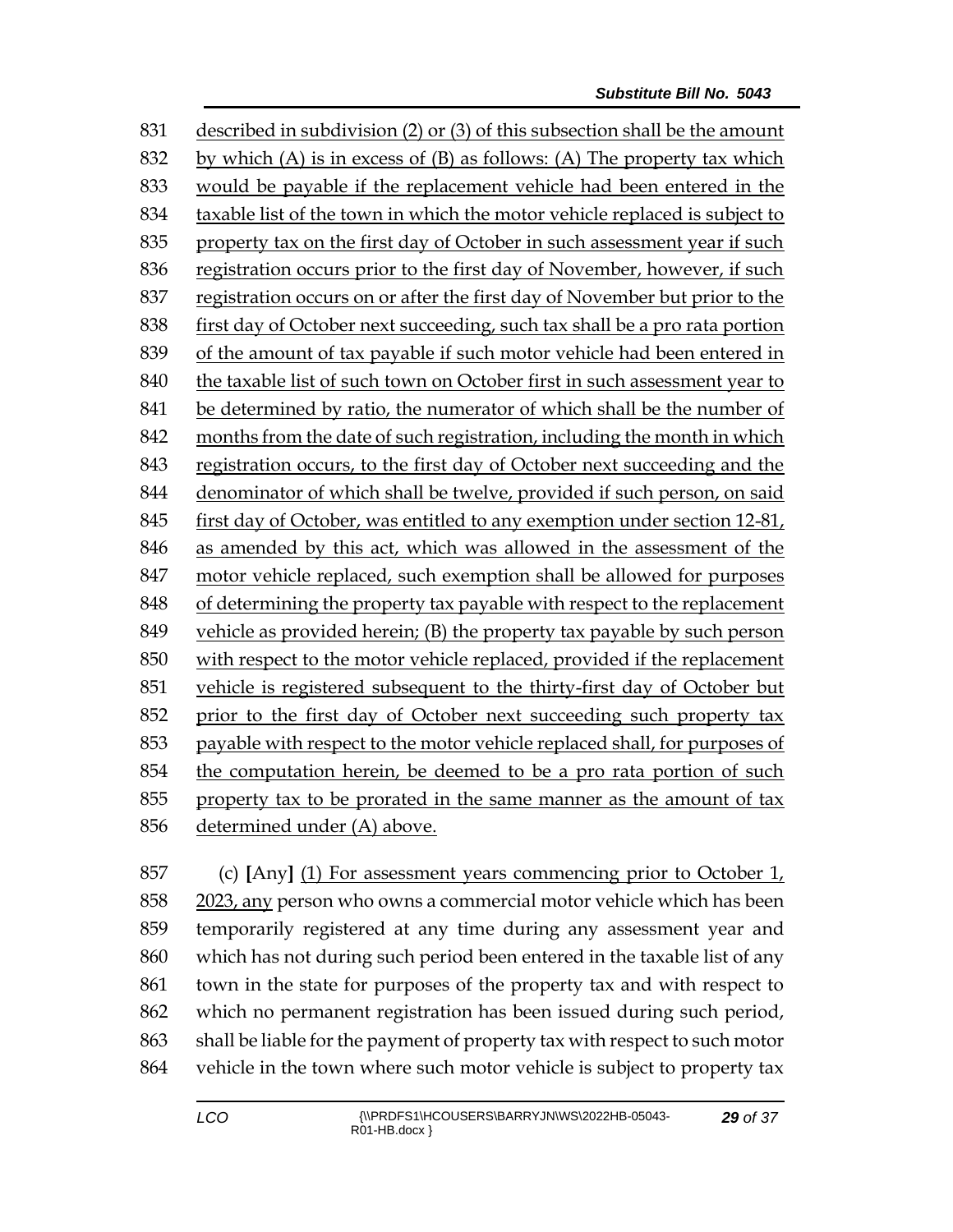on the first day of January immediately following the end of such assessment year, in an amount as hereinafter provided. The property tax payable shall be in the amount which would be payable if such motor vehicle had been entered in the taxable list of the town where such motor vehicle is subject to property tax on the first day of October in such assessment year.

 (2) For assessment years commencing on or after October 1, 2023, any 872 person who owns a commercial motor vehicle which has been temporarily registered at any time during any assessment year and which has not during such period been entered in the taxable list of any town in the state for purposes of the property tax and with respect to which no permanent registration has been issued during such period, shall be liable for the payment of property tax with respect to such motor vehicle in the town where such motor vehicle is subject to property tax on the first day of July of such assessment year or the first day of January immediately following such assessment year, as applicable, pursuant to subdivisions (2) and (3) of subsection (b) of this section. The property tax payable shall be in the amount which would be payable if such motor vehicle had been entered in the taxable list of the town where 884 such motor vehicle is subject to property tax on the first day of October in such assessment year.

 (d) Any motor vehicle subject to property tax as provided in this section shall, except as otherwise provided in subsection (b) of this section, be subject to such property tax in the town in which such motor vehicle was last registered in the assessment year ending immediately preceding the day on which such property tax is payable as provided in this section.

 (e) Whenever any motor vehicle subject to property tax as provided in this section has been replaced by the owner with another motor vehicle in the assessment year immediately preceding the day on which such property tax is payable, each such motor vehicle shall be subject to property tax as provided in this section.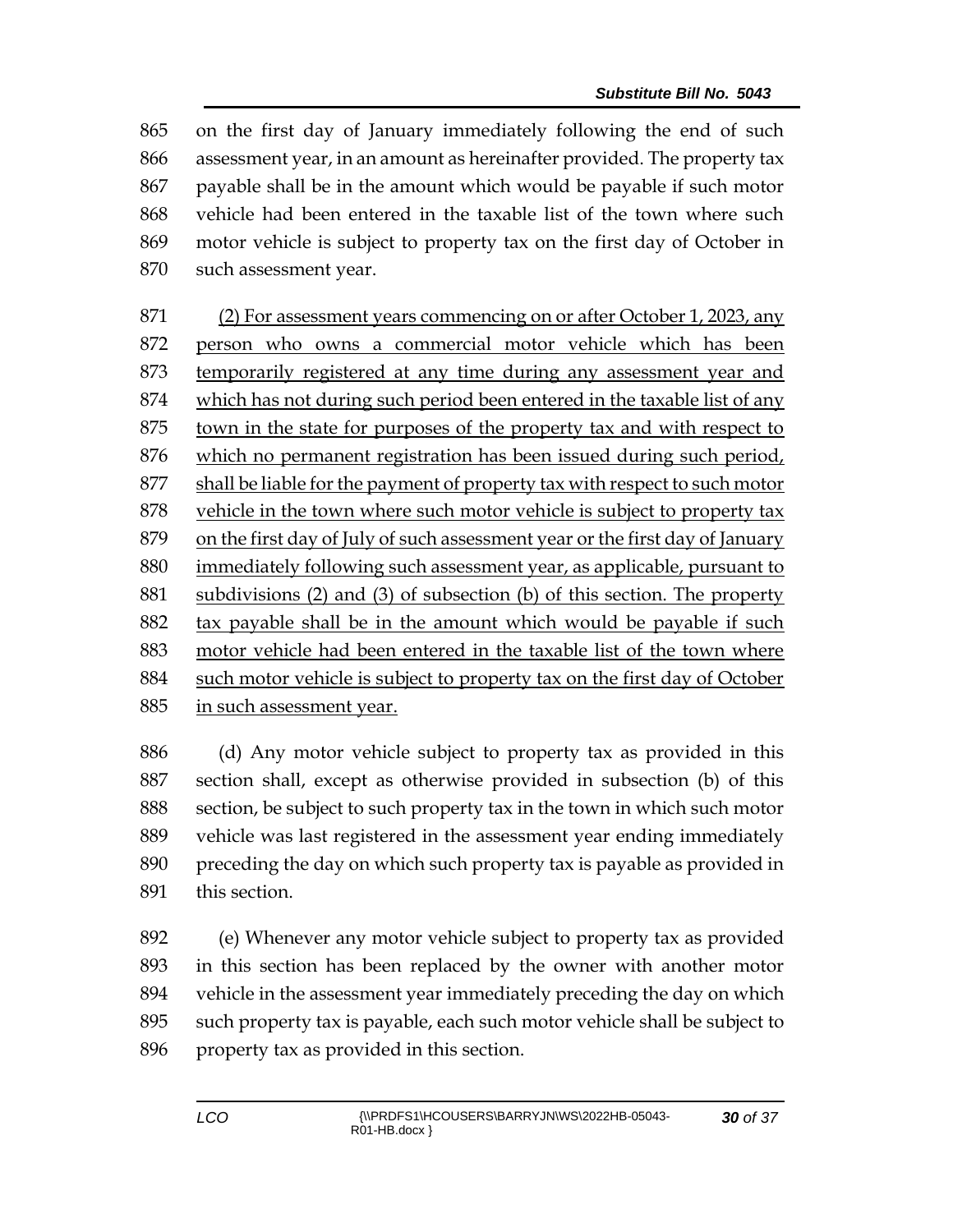(f) Upon receipt by the assessor in any town of notice from the Commissioner of Motor Vehicles, in a manner as prescribed by said commissioner, with respect to any motor vehicle subject to property tax in accordance with the provisions of this section and which has not been entered in the taxable grand list of such town, such assessor shall determine the value of such motor vehicle for purposes of property tax assessment and shall add such value to the taxable grand list in such town for the immediately preceding assessment date and the tax thereon shall be levied and collected by the tax collector. Such property  $\frac{1}{2}$  tax shall be payable not later than the first day of  $\left( \frac{1}{2} \right)$  February following the first day of January on which the owner of such motor vehicle becomes liable for the payment of property tax, for assessment years commencing prior to October 1, 2023, and (2) the month succeeding the month in which such property tax became due and payable, for 911 assessment years commencing on or after October 1, 2023, with respect to such motor vehicle in accordance with the provisions of this section, subject to any determination in accordance with section 12-142 that such tax shall be due and payable in installments. Said owner may appeal the assessment of such motor vehicle, as determined by the assessor in accordance with this subsection, to the board of assessment appeals next succeeding the date on which the tax based on such assessment is 918 payable, and thereafter, to the Superior Court as provided in section 12- 117a. If the amount of such tax is reduced upon appeal, the portion thereof which has been paid in excess of the amount determined to be due upon appeal shall be refunded to said owner.

 (g) Any motor vehicle which is not registered in this state shall be subject to property tax in this state if such motor vehicle in the normal course of operation most frequently leaves from and returns to or remains in one or more points within this state, and such motor vehicle shall be subject to such property tax in the town within which such motor vehicle in the normal course of operation most frequently leaves from and returns to or remains, provided when the owner of such motor vehicle is a resident in any town in the state, it shall be presumed that such motor vehicle most frequently leaves from and returns to or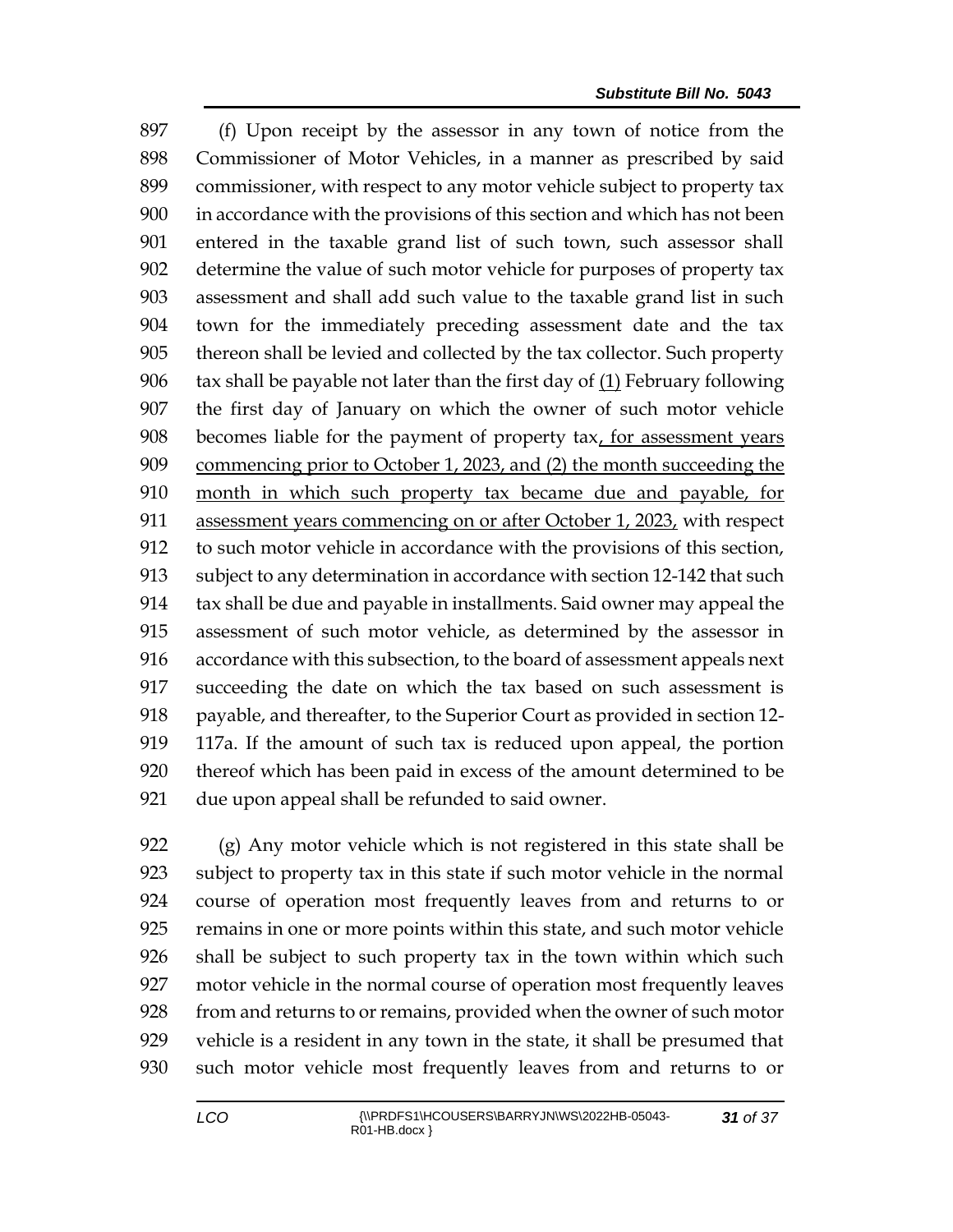remains in such town unless evidence, satisfactory to the assessor in such town, is submitted to the contrary.

 Sec. 9. Subsection (b) of section 12-71c of the general statutes is repealed and the following is substituted in lieu thereof (*Effective July 1, 2022, and applicable to assessment years commencing on or after October 1, 2023*):

 (b) Any person claiming a property tax credit with respect to a motor vehicle in accordance with subsection (a) of this section **[**for any assessment year shall, not later than the thirty-first day of December immediately following the end of the assessment year which next follows the assessment year in which such motor vehicle is so sold, damaged, stolen or removed and registered,**]** shall file with the assessor in the town in which such person is entitled to such property tax credit, documentation satisfactory to the assessor concerning the sale, total damage, theft or removal and registration of such motor vehicle. For assessment years commencing prior to October 1, 2023, such 947 documentation shall be filed not later than the thirty-first day of 948 December immediately following the end of the assessment year which next follows the assessment year in which such motor vehicle was sold, damaged, stolen or removed and registered. For assessment years commencing on or after October 1, 2023, such documentation shall be filed not later than three years after the date upon which such tax was due and payable for such motor vehicle. Failure to file such claim and documentation as prescribed herein shall constitute a waiver of the right to such property tax credit.

 Sec. 10. Subdivision (74) of section 12-81 of the 2022 supplement to the general statutes is repealed and the following is substituted in lieu thereof (*Effective July 1, 2022, and applicable to assessment years commencing on or after October 1, 2023*):

 (74) (A) (i) For a period not to exceed five assessment years following the assessment year in which it is first registered, any new commercial truck, truck tractor, tractor and semitrailer, and vehicle used in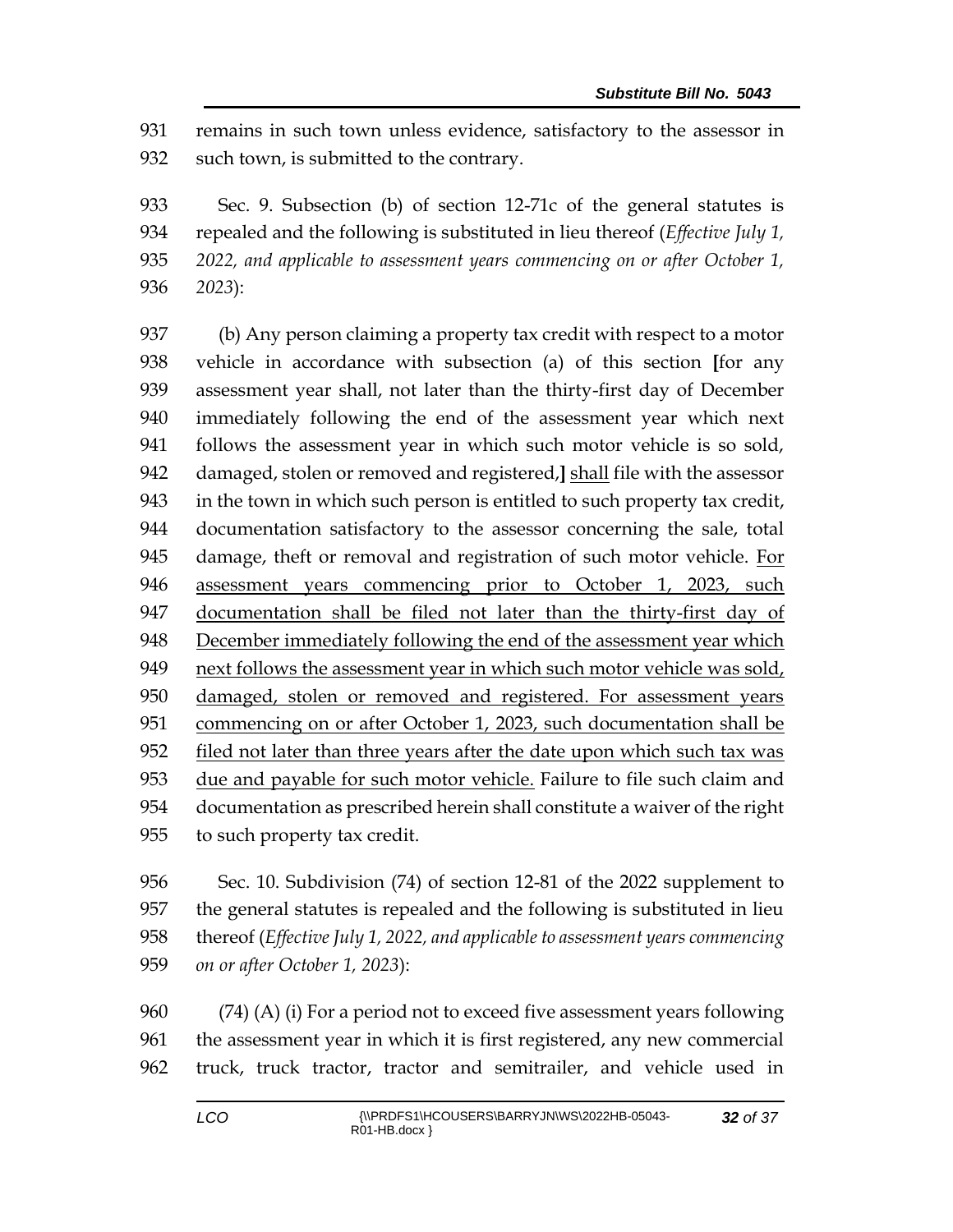combination therewith, which is used exclusively to transport freight for hire and: Is either subject to the jurisdiction of the United States Department of Transportation pursuant to Chapter 135 of Title 49, United States Code, or any successor thereto, or would otherwise be subject to said jurisdiction except for the fact that the vehicle is used exclusively in intrastate commerce; has a gross vehicle weight rating in excess of twenty-six thousand pounds; and prior to August 1, 1996, was not registered in this state or in any other jurisdiction but was registered in this state on or after said date. (ii) For a period not to exceed five assessment years following the assessment year in which it is first registered, any new commercial truck, truck tractor, tractor and semitrailer, and vehicle used in combination therewith, not eligible under subparagraph (A)(i) of this subdivision, that has a gross vehicle weight rating in excess of fifty-five thousand pounds and was not registered in this state or in any other jurisdiction but was registered in 978 this state on or after August 1, 1999. As used in this subdivision, "gross" vehicle weight rating" has the same meaning as provided in section 14- 1;

 (B) Any person who on October first in any year holds title to or is the registrant of a vehicle for which such person intends to claim the exemption provided in this subdivision shall file with the assessor or board of assessors in the municipality in which the vehicle is subject to property taxation, on or before the first day of November in such year, a written application claiming such exemption on a form prescribed by the Secretary of the Office of Policy and Management. Such person shall include information as to the make, model, year and vehicle identification number of each such vehicle, and any appurtenances attached thereto, in such application. The person holding title to or the registrant of such vehicle for which exemption is claimed shall furnish the assessor or board of assessors with such supporting documentation as said secretary may require, including, but not limited to, evidence of vehicle use, acquisition cost and registration. Failure to file such application in this manner and form within the time limit prescribed shall constitute a waiver of the right to such exemption for such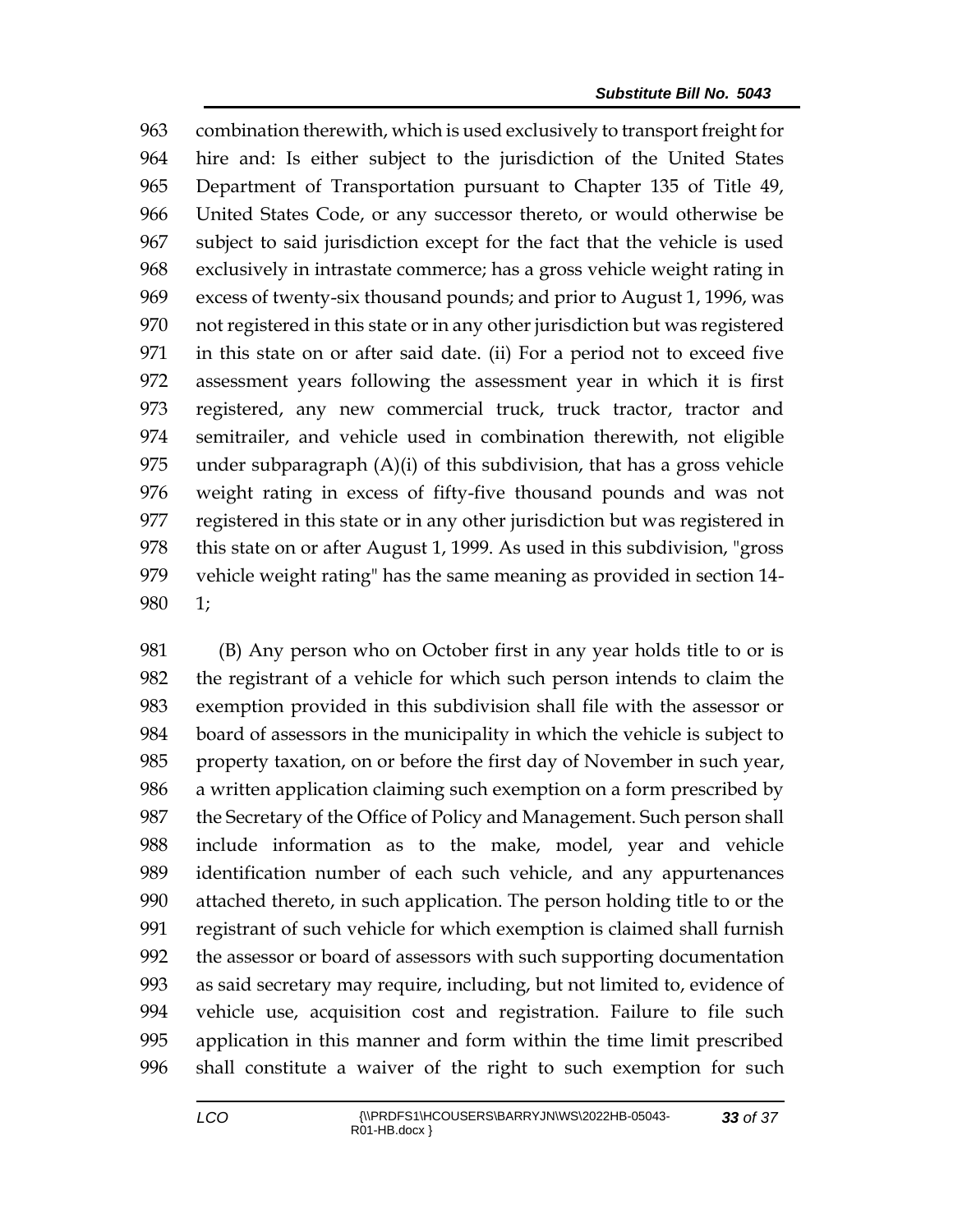assessment year, unless an extension of time is allowed as provided in section 12-81k. Such application shall not be required for any assessment year following that for which the initial application is filed, provided if the vehicle is modified, such modification shall be deemed a waiver of the right to such exemption until a new application is filed and the right to such exemption is established as required initially. With respect to any vehicle for which the exemption under this subdivision has previously been claimed in a town other than that in which the vehicle is registered on any assessment date, the person shall not be entitled to such exemption until a new application is filed and the right to such exemption is established in said town;

 (C) With respect to any vehicle which is not registered on the first day of October in any assessment year and which is registered subsequent to said first day of October but prior to the first day of August in such assessment year, the value of such vehicle for property tax exemption purposes shall be a pro rata portion of the value determined in accordance with subparagraph (D) of this subdivision, to be determined by a ratio, the numerator of which shall be the number of months from the date of such registration, including the month in which registration occurs, to the first day of October next succeeding and the denominator of which shall be twelve. For purposes of this subdivision, "assessment year" means the period of twelve full months commencing with October first each year;

 (D) **[**Notwithstanding**]** For assessment years commencing prior to 1021 October 1, 2023, notwithstanding the provisions of section 12-71d, as amended by this act, the assessor or board of assessors shall determine the value for each vehicle with respect to which a claim for exemption under this subdivision is approved, based on the vehicle's cost of acquisition, including costs related to the modification of such vehicle, adjusted for depreciation;

 Sec. 11. Section 12-81 of the 2022 supplement to the general statutes is amended by adding subdivision (80) as follows (*Effective July 1, 2022, and applicable to assessment years commencing on or after October 1, 2023*):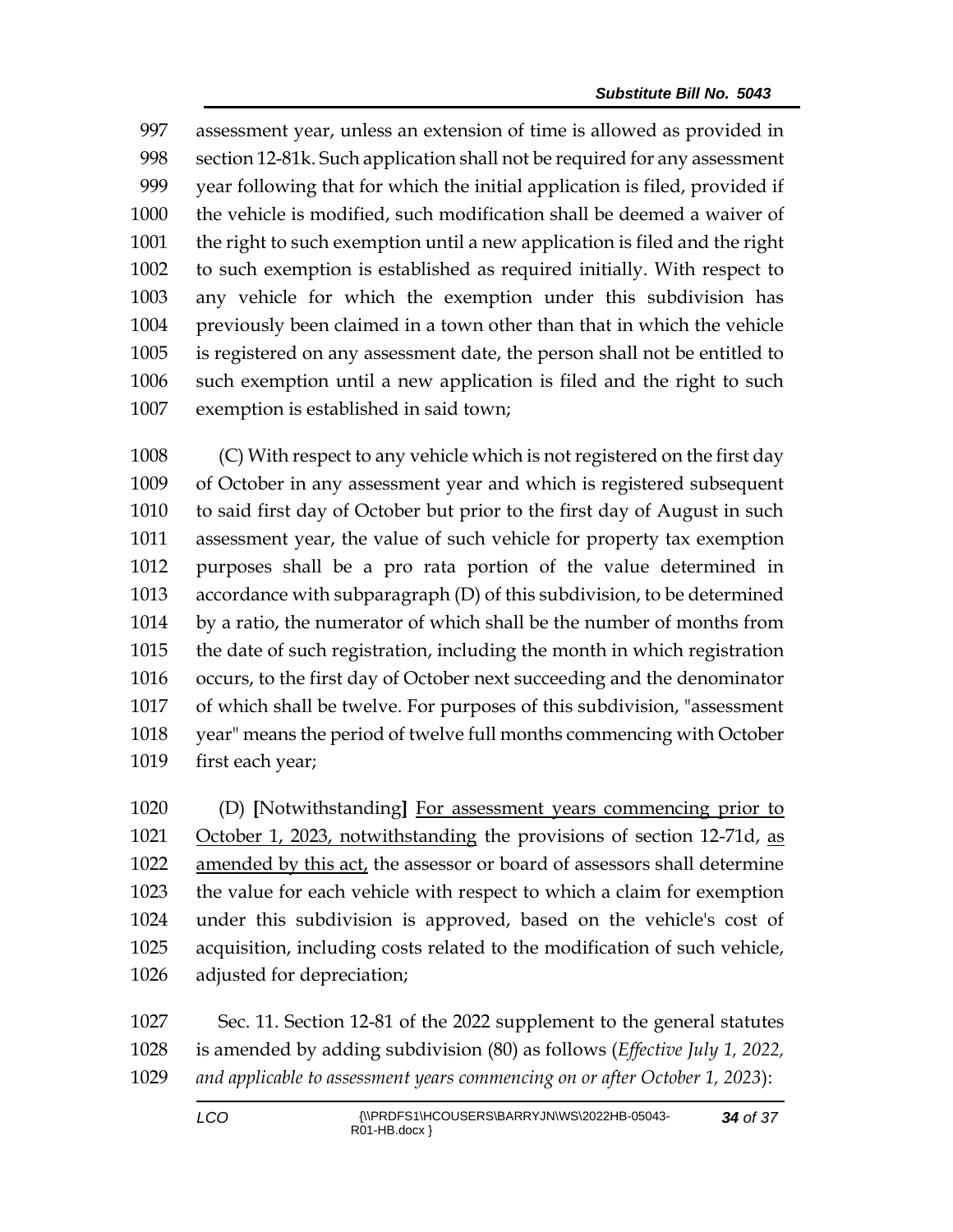(NEW) (80) For assessment years commencing on or after October 1, 2023, any snowmobile, all-terrain vehicle or residential utility trailer, provided such property is exclusively for personal use.

 Sec. 12. Subsection (a) of section 12-42 of the general statutes is repealed and the following is substituted in lieu thereof (*Effective July 1, 2022*):

 (a) Any person required by law to file an annual declaration of personal property may request a filing extension with the assessor of the municipality. Such request shall be made on or before the first day of November in writing, including by electronic filing if the municipality is able to and agrees to accept electronic filing under subsection **[**(d)**]** (e) of section 12-41, as amended by this act. When the first day of November is a Saturday or Sunday, the declaration or extension request may be filed or postmarked the next business day following. The assessor may grant an extension of not more than forty-five days to file the declaration required pursuant to section 12-41, as amended by this act, upon determination that there is good cause.

 Sec. 13. Section 12-43 of the general statutes is repealed and the following is substituted in lieu thereof (*Effective July 1, 2022*):

 Each owner of tangible personal property located in any town for three months or more during the assessment year immediately preceding any assessment day, who is a nonresident of such town, shall file a declaration of such personal property with the assessors of the town in which the same is located on such assessment day, if located in such town for three months or more in such year, otherwise, in the town in which such property is located for the three months or more in such year nearest to such assessment day, under the same provisions as apply to residents, and such personal property shall not be liable to taxation in any other town in this state. The declaration of each nonresident taxpayer shall contain the nonresident's post-office and street address. At least thirty days before the expiration of the time for filing such declaration, the assessors shall mail blank declaration forms to each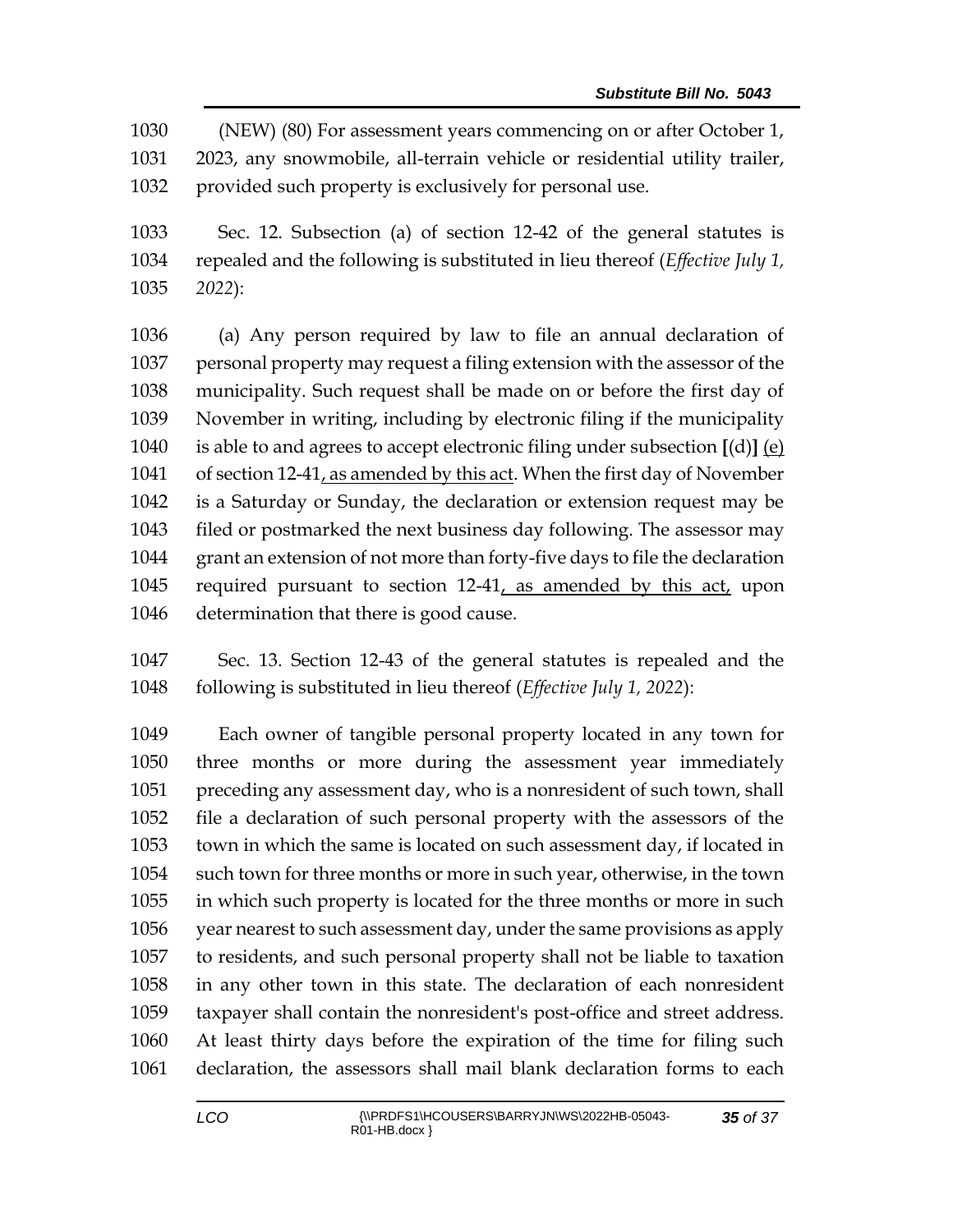nonresident, or to such nonresident's attorney or agent having custody of the nonresident's taxable property, or send such forms electronically to such nonresident's electronic mail address or the electronic mail address of such nonresident's attorney or agent, provided such nonresident has requested, in writing, to receive such forms electronically. If the identity or mailing address of a nonresident taxpayer is not discovered until after the expiration of time for filing a declaration, the assessor shall, not later than ten days after determining the identity or mailing address, mail a declaration form to the nonresident taxpayer. Said taxpayer shall file the declaration not later than fifteen days after the date such declaration form is sent. Each nonresident taxpayer who fails to file a declaration in accordance with the provisions of this section shall be subject to the penalty provided in subsection **[**(e)**]** (f) of section 12-41, as amended by this act. As used in this section, "nonresident" means a person who does not reside in the town in which such person's tangible personal property is located on the assessment day, or a company, corporation, limited liability company, partnership or any other type of business enterprise that does not have an established place for conducting business in such town on the assessment day.

| This act shall take effect as follows and shall amend the following<br>sections: |                                                                                                                           |                    |
|----------------------------------------------------------------------------------|---------------------------------------------------------------------------------------------------------------------------|--------------------|
| Section 1                                                                        | July 1, 2022, and<br>applicable to assessment<br>years commencing on or                                                   | $14-33(a)$ and (b) |
| Sec. 2                                                                           | after October 1, 2023<br>July 1, 2022, and<br>applicable to assessment<br>years commencing on or<br>after October 1, 2023 | 14-163             |
| Sec. 3                                                                           | July 1, 2022, and<br>applicable to assessment<br>years commencing on or<br>after October 1, 2023                          | $12-71d$           |
| Sec. 4                                                                           | July 1, 2022                                                                                                              | 12-63              |